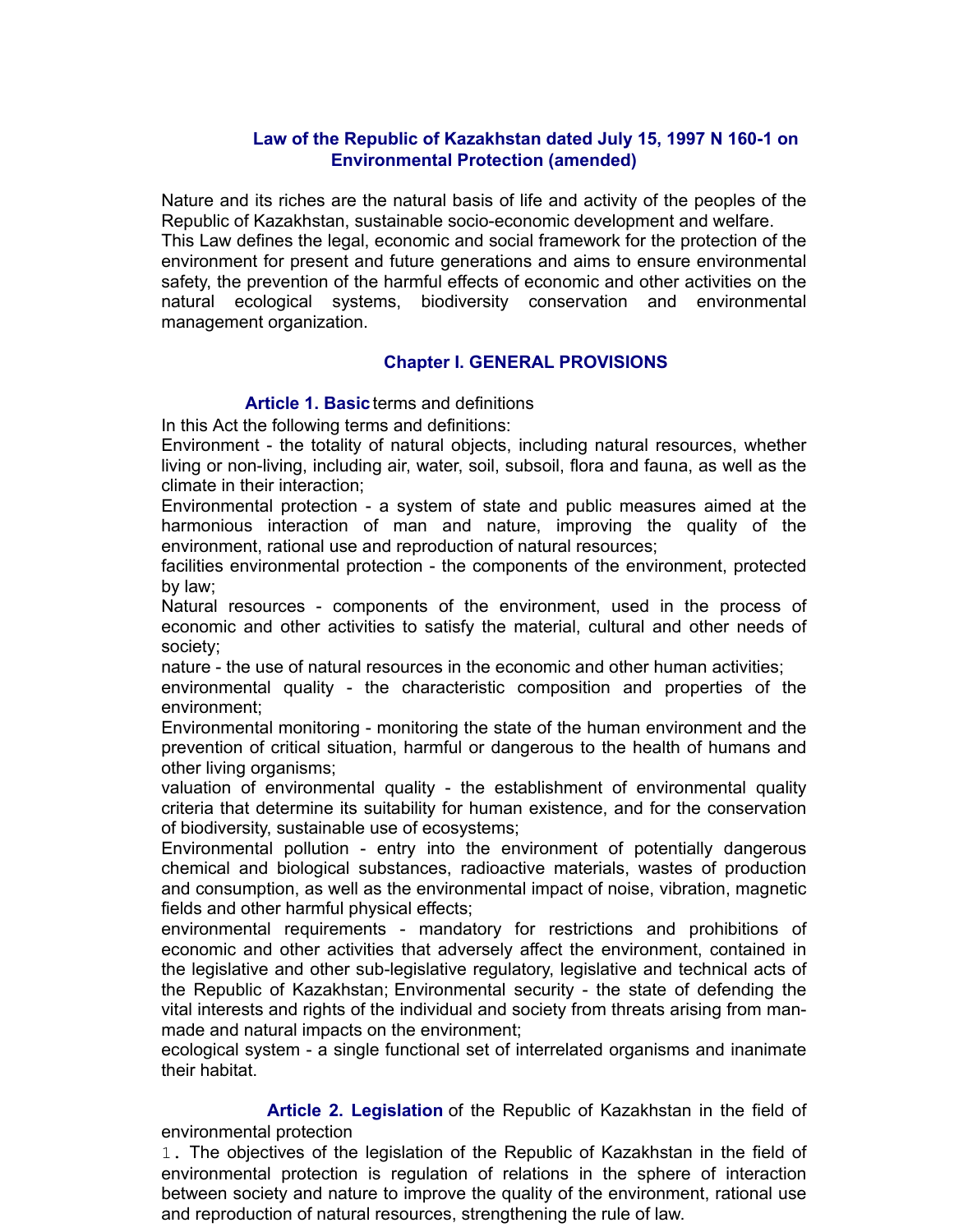2. Legislation of the Republic of Kazakhstan on environmental protection is based on the Constitution of the Republic of Kazakhstan and consists of this Law, the Law on protection, reproduction and use of natural resources, as well as other laws and other legal acts.

In case of conflict between this Act and any other act containing rules governing the relationship of environmental protection, the latter may be used only after making appropriate changes to the present law.

Questions of protection and use of land, mineral resources, water, air, forests and other vegetation, fauna, environmental objects having special ecological, scientific and cultural value, specially protected natural areas in the part not regulated by this Act shall be regulated by the relevant laws and other normative legal acts of the Republic of Kazakhstan.

# **Article 3. Basic**principles of environmental protection

Environmental protection is based on compliance with the following principles:

priority of protection of life and human health, preserve and restore the environment favorable for life, work and rest of the population;

a balanced solution of socio-economic problems and environmental problems for the transition of the Republic of Kazakhstan to sustainable development in market conditions and the needs of present and future generations in a healthy and supportive environment;

ensure environmental security and restoration of disturbed natural ecosystems in areas with adverse environmental conditions;

 rational use and reproduction of natural resources, the phased introduction of fees for use of natural resources and the introduction of economic incentives for environmental protection;

ensure the conservation of biological diversity and environmental objects having special ecological, scientific and cultural importance;

state regulation and state control, the inevitability of punishment for violation of legislation on protection of the environment;

prevent damage to the environment, assess the possible impact on the environment;

active and democratic participation, public organizations and local authorities in the field of environmental protection;

international cooperation in the field of environmental protection based on international law.

# **Article 4. Objects**of Environmental Protection

Protection from destruction, degradation, damage, depletion, pollution, waste and other harmful effects of subject:

land, subsoil, water, air, forests and other vegetation, the animal world;

natural ecological systems, climate and ozone layer.

Special protection shall be subject to environmental objects having special ecological, scientific and cultural value, as well as protected areas.

# **Chapter II.RIGHTS AND DUTIES OF CITIZENS and public**

# **associations in**

# **ENVIRONMENTAL PROTECTION**

 **Article 5. Rights** and duties of citizens in the field of environmental protection

1. Every citizen and stateless persons and foreigners staying in the Republic of Kazakhstan have the right to a life and health environment, reliable information about its condition and its improvement measures, compensation for damage caused to their health and property due to the violation of legislation on protection of the environment.

2. Citizens have the right to:

used in the prescribed manner natural resources and implement measures for their protection and reproduction, participate in the protection and improvement of the environment;

form associations and public funds for environmental protection;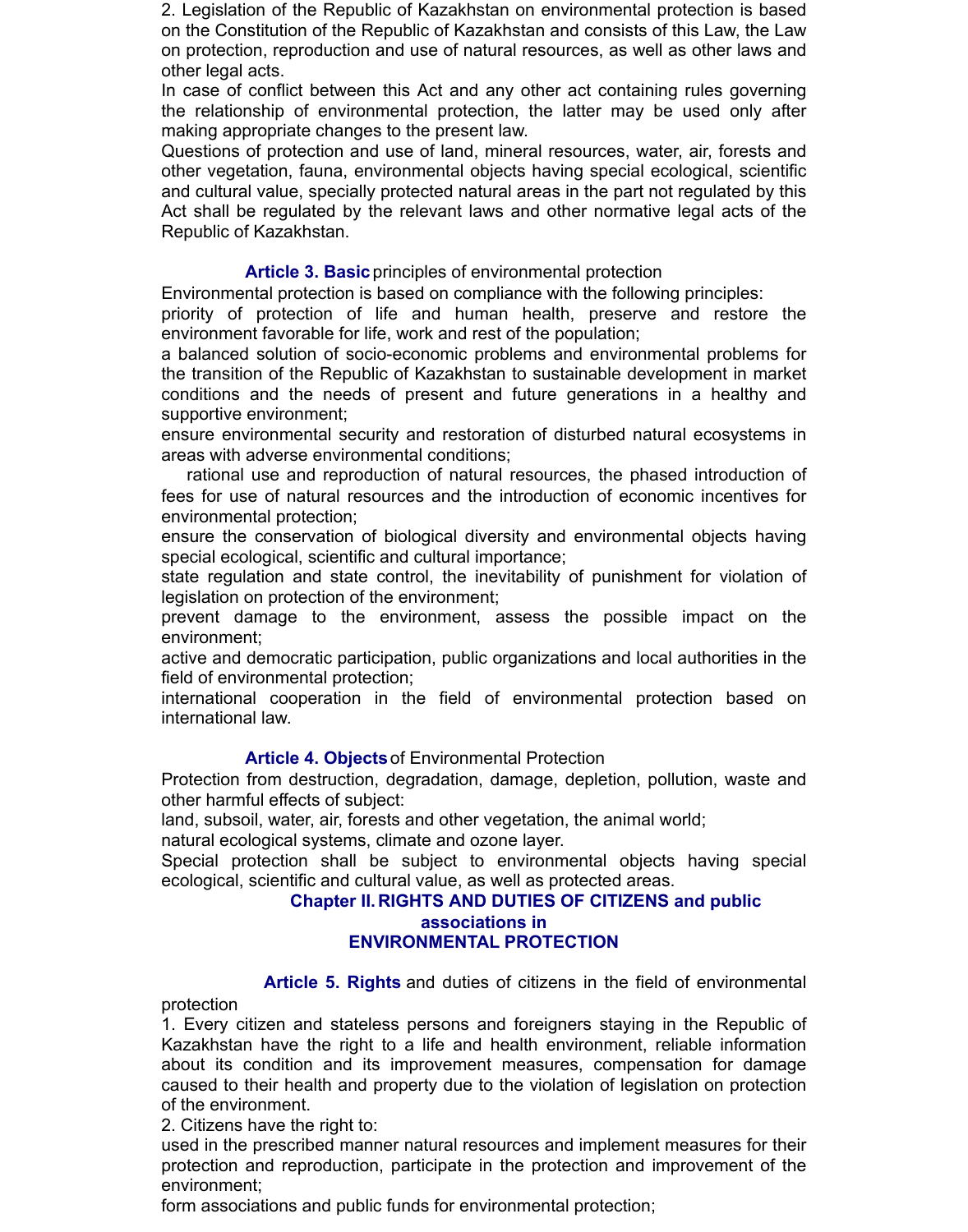take part in meetings, rallies, pickets, marches and demonstrations, referendums on environmental protection;

apply to the state bodies and organizations with letters, complaints, applications and proposals on environmental issues and to demand their consideration;

make proposals for public environmental review and take part in it;

to demand the abolition of the administrative or judicial decisions on the placement, construction, reconstruction and commissioning of enterprises, installations and other environmentally harmful objects, as well as the limitation and termination of economic and other activities of businesses and individuals with an adverse impact on the environment and health human rights;

raises the question of bringing to justice those responsible for the organizations, officials and citizens, to bring an action in court for damages caused to their health and property as a result of violations of the law on the protection of the environment;

implement the established order in his other rights provided for by the laws and other regulations.

3. Every citizen is obliged to protect the environment and protect natural resources, to comply with legislation on environmental protection, raise their environmental awareness and promote environmental education of the younger generations.

 **Article 6.** Rights and obligations of public associations in the field of environmental protection

1. Public associations in carrying out their activities in the field of environmental protection have the right to:

develop, approve and promote its environmental programs to protect the rights and interests of citizens, to involve them on a voluntary basis to be active in the field of environmental protection;

perform work on the protection and improvement of the environment, rational use and reproduction of natural resources, participate in the protection of environment objects of special ecological, scientific and cultural value, organization and operation of specially protected natural areas;

carried out in the prescribed manner of work on environmental education, scientific research in the field of environmental protection;

 require state environmental review and conduct public environmental review;

carry out public control in the field of environmental protection;

receive from state bodies and organizations timely, complete and accurate information about the state of the environment and measures for its improvement;

collaborate and cooperate in the field of environment protection with government agencies and international organizations, concluding agreements with them, for them to carry out certain works contracts provided for by the legislation;

participate in the discussion of draft laws on environmental protection;

to demand the abolition of the administrative or judicial decisions on the placement, construction, reconstruction and putting into operation of enterprises, installations and other environmentally harmful objects, and also about the restriction, suspension or termination of economic and other activities of legal entities and individuals that have a negative impact on the environment and human health;

raises the question of bringing to justice those responsible for the organizations, officials and citizens, to bring an action in court for compensation for damage to health and property of citizens caused by the violation of legislation on protection of the environment;

implement the established order in his other rights provided for by the laws and other regulations.

2. Public associations are obliged to carry out their activities in accordance with the legislation on environmental protection and public associations.

# **Chapter III.COMPETENCE OF THE GOVERNMENT AND LOCAL GOVERNMENT IN ENVIRONMENTAL PROTECTION**

**Article 7.** Competence of the Government of the Republic of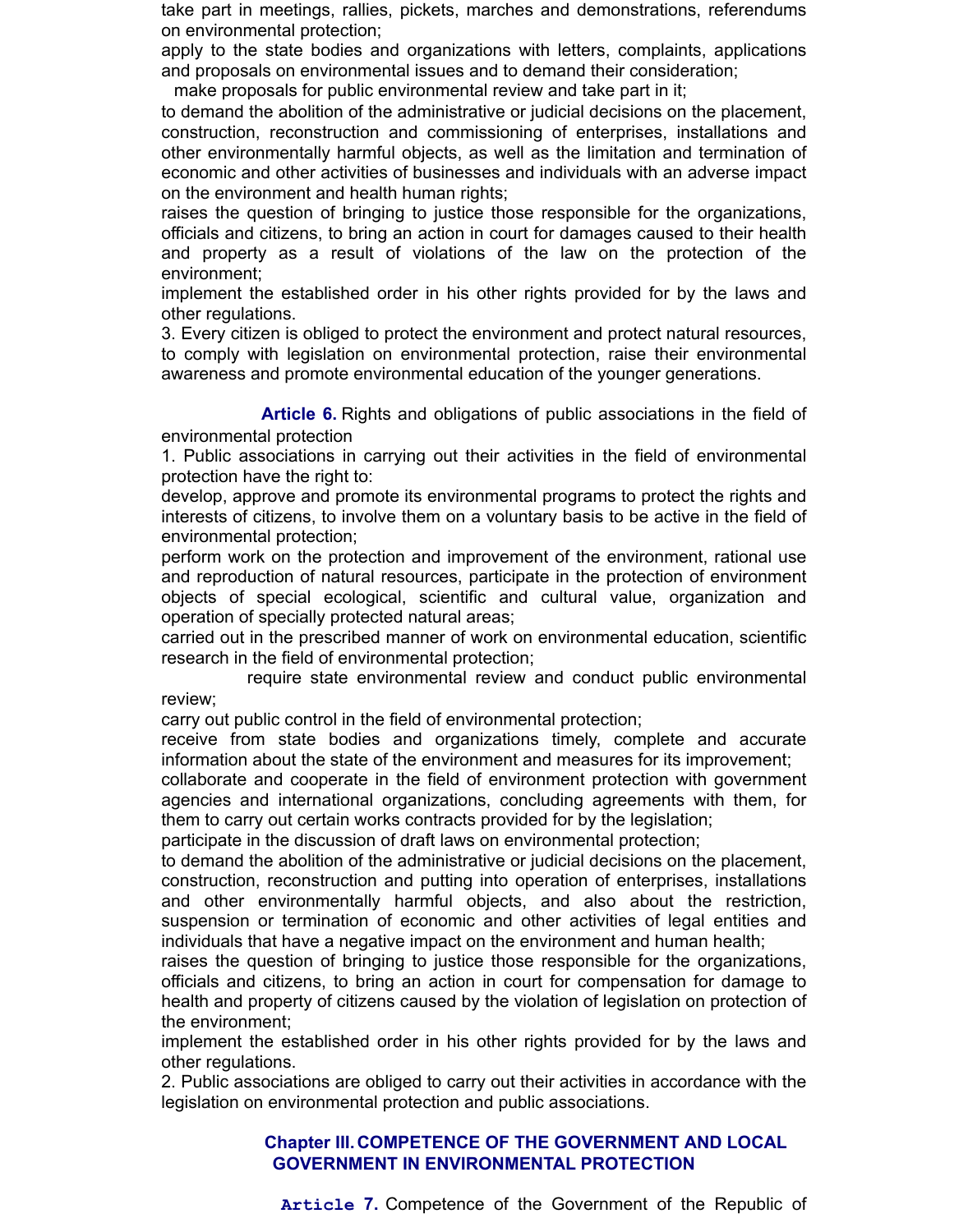Kazakhstan in the field of environmental protection

Government of the Republic of Kazakhstan in the field of environmental protection:

develop the main directions of the state policy, strategic and tactical measures for its implementation;

develops national (state) environmental programs and programs in various fields of environmental management, submit them for approval to the President of the Republic of Kazakhstan;

supervises the activities of ministries, state committees, central executive bodies, nevhodyaschih of the Government and local executive bodies, oversee the implementation of laws, acts of the President and the Government of the Republic of Kazakhstan;

manages state property, develops and implements measures for the use assigned to the Government;

defines the procedure for the development and approval of the environmental quality standards and environmental requirements for economic and other activities;

establishes the procedure for charging for pollution and for the protection and restoration of natural resources;

approves regulations on state Environmental Protection Fund;

establishes the procedure and conditions of compulsory ecological insurance;

in cases prescribed by law shall rule on the provision of natural resources in nature, concludes contracts (contracts), sets limits and quotas for use of natural resources; approve the list of species of wildlife, which is necessary to obtain natural resource permits and procedure for issuing such permits;

approves the concept of different types of natural resources, establishes the procedure for the state system of nature, approval and implementation of schemes of complex use, reproduction and protection of natural resources, maintenance of state registration and state inventory of natural resources;

 establishes the structure, content and procedure of conducting state monitoring of the environment and natural resources;

approve the list of environmentally dangerous economic activities and the procedure for mandatory state licensing, as well as a list of groups of homogeneous production (works, services) in the field of environmental protection, subject to mandatory standardization and certification;

approve the list of objects of environmental protection having special ecological, scientific and cultural importance, organizes state reserves, state and national parks and other protected areas within its jurisdiction;

defines the procedure for the provision of information and maintenance of state statistics in the field of environmental protection;

approve the list of specially authorized bodies performing a function of environmental protection, environmental management and state control in this field determines the order of their activities and establishes the procedure for the licensing and conduct of environmental auditing;

carry out international cooperation;

exercise other powers in accordance with the laws of the Republic of Kazakhstan.

 **Article 8.** The competence of the central executive body of the Republic of Kazakhstan in the field of environmental protection

The central executive body of the Republic of Kazakhstan in the field of environmental protection coordinates the activities of other central executive bodies, exercising the functions of environmental protection and environmental management, and carries supradepartmental state control.

The central executive body of the Republic of Kazakhstan in the field of environmental protection:

 pursue common state policy in the field of environmental protection and organize the implementation of national (state) environmental programs;

claims within its competence or agrees with environmental quality standards and environmental requirements for economic and other activities;

shall in the manner prescribed by the Government of the Republic of Kazakhstan, the leadership of the Republican Fund for Environmental Protection and controls its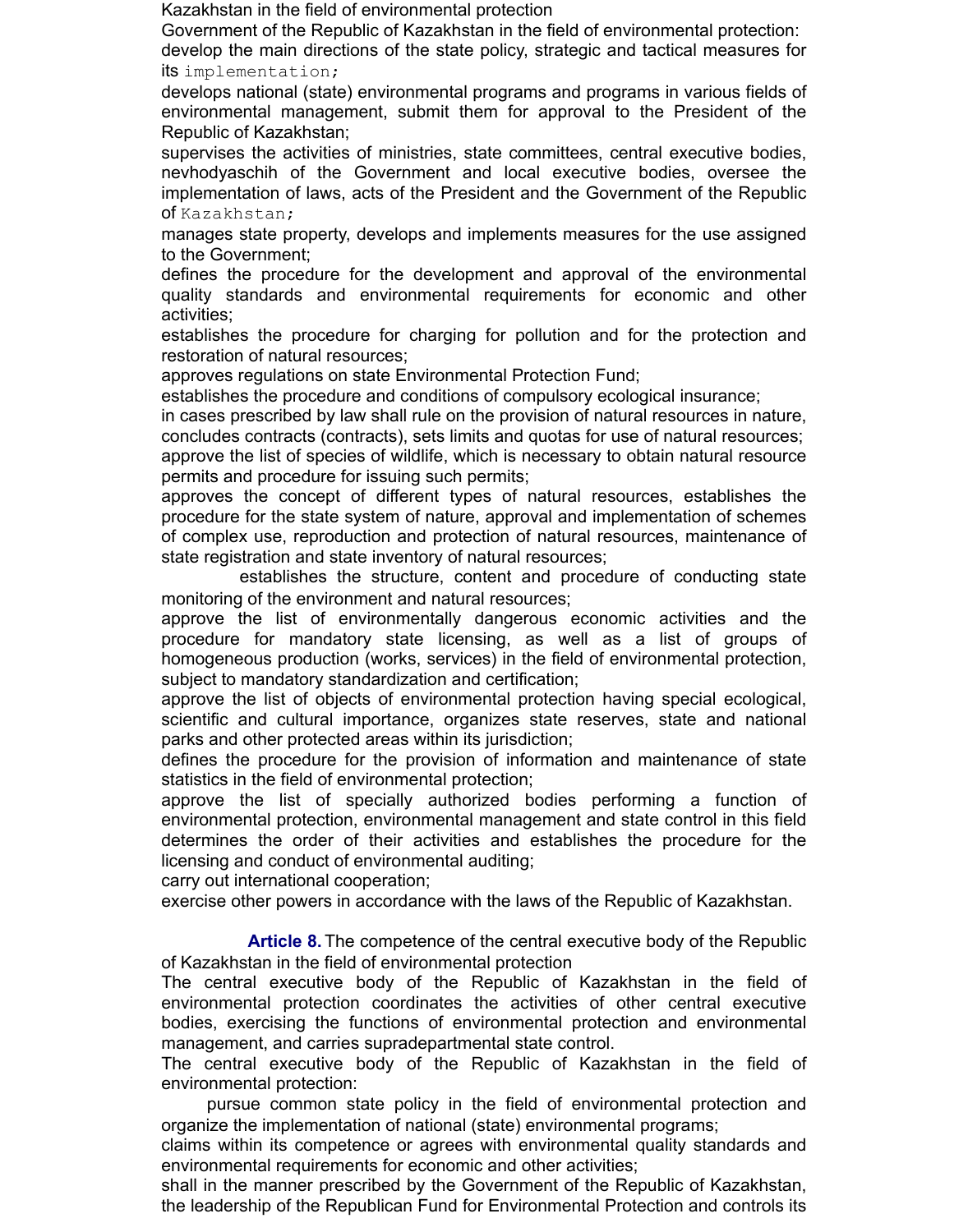activities;

issues licenses for environmentally dangerous types of economic activities, emissions and discharges of hazardous substances into the environment, in accordance with the procedure established by the Government of the Republic of Kazakhstan, concludes agreements (contracts), sets limits and quotas, grants permission for use of natural resources;

is working on state environmental monitoring, as well as manages a single system for monitoring the environment and natural resources;

organizes the state ecological examination;

 coordinates and carries out the general methodological guidance reserved matter, organizes public inspection on Protected Areas, is their state cadastre;

carries out the state control over protection, reproduction and use of fauna and flora;

maintains the state inventory of rare and endangered species of flora and fauna, allows the publication of the Red Book;

 shall, in accordance with its competence in the field of state control of environmental protection;

participates in international cooperation in the field of environmental protection; performs other functions to ensure effective protection of the environment.

 **Article 9.** Competence of other central executive bodies of the Republic of Kazakhstan, performing the functions of environmental protection and environmental management

Legal status and competence of other central executive bodies of the Republic of Kazakhstan, performing the functions of environmental protection and environmental management, established by the Government of the Republic of Kazakhstan on the basis of legislation.

 **Article 10.** Competence of local representative and executive bodies and local authorities in the field of environmental protection

1. Local representative bodies:

approve programs for the protection of the environment and wildlife in their respective territories;

claim expenses for the protection and improvement of the environment as part of local budgets;

hear reports of the heads of local executive bodies and organizations on the state of conservation of the environment and natural resources;

take within their competence, mandatory rules for the violations which the administrative responsibility for environmental sanitation, protection, reproduction and rational use of natural resources, protection of environmental objects having special ecological, scientific and cultural value. These Regulations shall come into force for at least two weeks after their publication.

2. Local executive bodies:

carry out the state control in the field of environmental protection and regulate the use of natural resources within their jurisdiction;

organize the development and implementation of programs to protect the environment and wildlife in their respective territories, environmental testing, construction and reconstruction of facilities for environmental protection;

claim the fee for pollution to prepare conclusions on the Prohibition of the construction and reconstruction of enterprises, buildings and other objects for which there is a negative opinion environmental impact assessment, suspend economic and other activity in the courts for violations of environmental requirements and take appropriate measures;

take decisions or make proposals to the higher authorities about the protection of environment objects of special ecological, scientific and cultural value, and the organization of specially protected areas;

exercise other powers in accordance with the law.

3. Local governments in the field of environmental protection ensure public participation in addressing local issues within the powers established by law.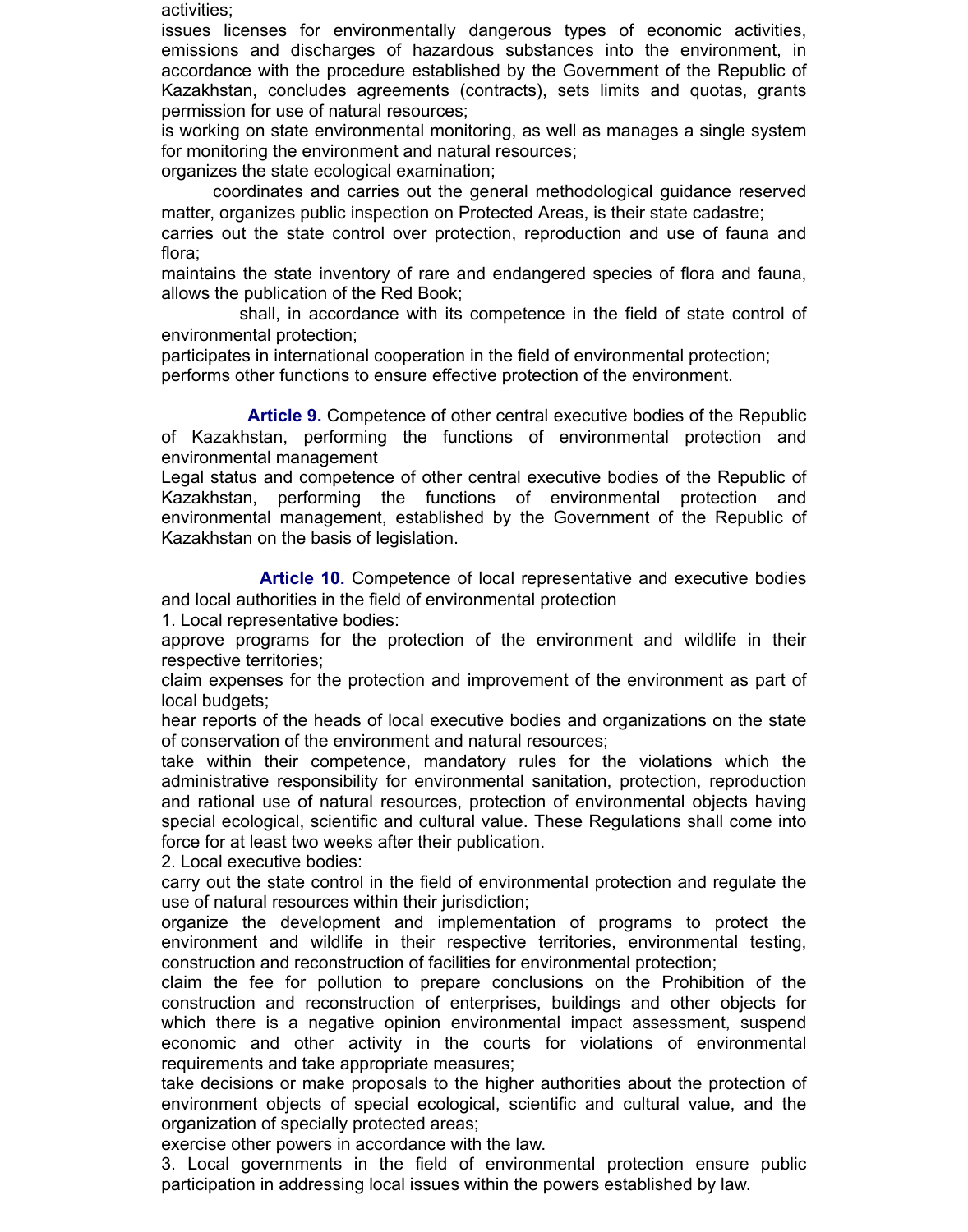#### **Section IV. Natural Resources and Environment**

#### **Article 11.** Natural resources

The land and its subsoil, water, flora and fauna, and other natural resources are the material basis of the sovereignty of the Republic of Kazakhstan and are stateowned. The land may also be privately owned on terms, conditions and within the limits established by law.

#### **Article 12.** Users of natural resources

Nature users are divided into natural and legal persons, public and private, national and foreign.

 The national nature users are citizens of the Republic of Kazakhstan and the Kazakh legal entities, including those with foreign participation, and foreign users of natural resources - foreign citizens, foreign legal entities, foreign governments, international associations and organizations.

Users of natural resources can be:

permanent (right of nature is of unlimited duration) and time (right of nature is limited to a certain period);

primary (law of nature is obtained from the state or from other primary users of natural resources in the order of disposition of that right) and secondary (temporary right of nature is obtained on the basis of the agreement of the primary natural resource, retains this status).

#### **Article 13.** General and special nature

Natural Resources in the Republic of Kazakhstan are in general and special nature. The general nature provides free of charge to meet the vital needs of the population and without natural resources of citizens and organizations. Limitations of general nature are permitted, unless expressly required by law.

 When special nature of natural resources natural resources available in due course. The right of special nature may be permanent or temporary, alienable or inalienable, acquired for consideration or free, primary or secondary. Features of occurrence of the right of natural resources or special limited nature

(easements) are determined by the laws of the Republic of Kazakhstan.

**Article 14.** Basis of presentation of natural resources in nature

Natural resources are provided in environmental management on the basis of: licenses for the use of natural resources and the implementation of certain activities in the field of environmental protection;

decisions of local executive bodies or the regulations of the Government of the Republic of Kazakhstan for natural resources in nature; agreements (contracts) on natural resources.

#### **Article 15** Limits and quotas on use of natural resources

Limits and quotas on the nature of natural resources are established for a certain period the volume limit use (withdrawal) of natural resources, emissions and discharges of pollutants into the environment, disposal of production and consumption.

Limits and quotas established by the Government of the Republic of Kazakhstan in accordance with the applicable environmental quality standards and environmental requirements for economic and other activities.

#### **Article 16.** Resolution on the use of natural resources

Resolution on the use of natural resources is a document issued by a nature user a specially authorized state body in the field of environmental protection and confirming the right of a nature to use (removal) of natural resources, emissions and discharges of pollutants into the environment, waste disposal and consumption with specific terms and volumes , norms, conditions of nature and applied technology.

#### **Article 17.** State regulation of natural resources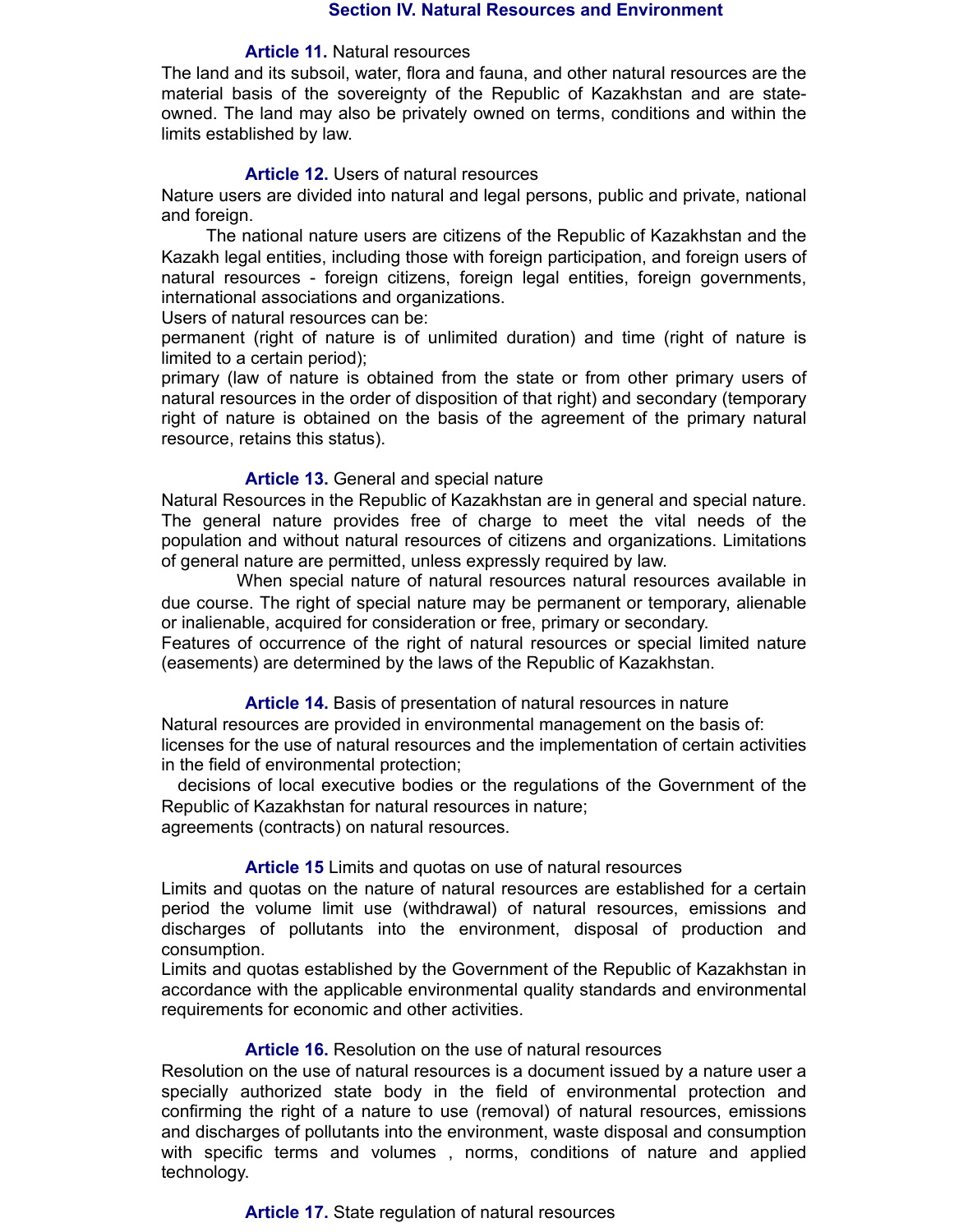In order to ensure state regulation of natural resources is carried out its constitution, drawn up schemes of complex use, reproduction and protection of natural resources, conducted state registration and state inventory of natural resources, the state monitoring of the environment and natural resources in accordance with national (government) programs from the budget.

 **Article 18.** State system of wildlife management and reproduction of complex usage and protection of natural resources

The state system of nature is a system of measures aimed at organizing the rational use, reproduction and protection of natural resources.

In the cases provided by law composed of complex usage, reproduction and protection of natural resources.

 **Article 19.** State registration and state inventory of natural resources In order to determine the quantity and quality of natural resources used for the needs of the population and sectors of the economy, conducted state registration and state inventory of natural resources, which are a set of information about their condition, use, reproduction and protection.

**Article 20.** Main responsibilities and protection of the rights of nature

1. Nature users must:

use of natural resources in accordance with the purpose and conditions of their provision;

observe the established environmental requirements for economic and other activities, the current standards, technical specifications and standards of environmental quality;

economical use of natural resources are presented, not to cause damage to the environment and does not violate the rights of other natural resources;

carried out in accordance with established procedure measures for environmental protection and restoration of natural resources;

timely payment of a set fee for the use of natural resources, pollution, protection and reproduction of natural resources;

to provide the necessary information at the request of the bodies exercising state control in the field of environmental protection;

comply with other requirements stipulated by the legislation of the Republic of Kazakhstan.

2. The rights of nature are protected by law. No one may be deprived of the right of nature or limited in it except on the grounds specified in the law.

Violated rights of nature are subject to recovery in accordance with the legislation of the Republic of Kazakhstan.

# **Chapter V. The licensing of the use of natural RESOURCES AND ENVIRONMENT**

# **Article 21** Activities subject to licensing

1. Licensing is required for the following activities:

1) the use of natural resources in accordance with the laws thereof;

2) emissions (discharges) of pollutants into the environment;

3) disposal and storage of waste production and consumption of particular danger to the environment and public health;

4) environmental auditing.

2. Environmentally hazardous economic activities are subject to mandatory state licensing.

 **Article 22.** The procedure for licensing the use of natural resources and environmental protection

Licensing of the use of natural resources and protection of the environment carried out by specially authorized state bodies, the list of which is approved by the Government of the Republic of Kazakhstan.

Conditions and procedure for issuance of licenses is regulated by law.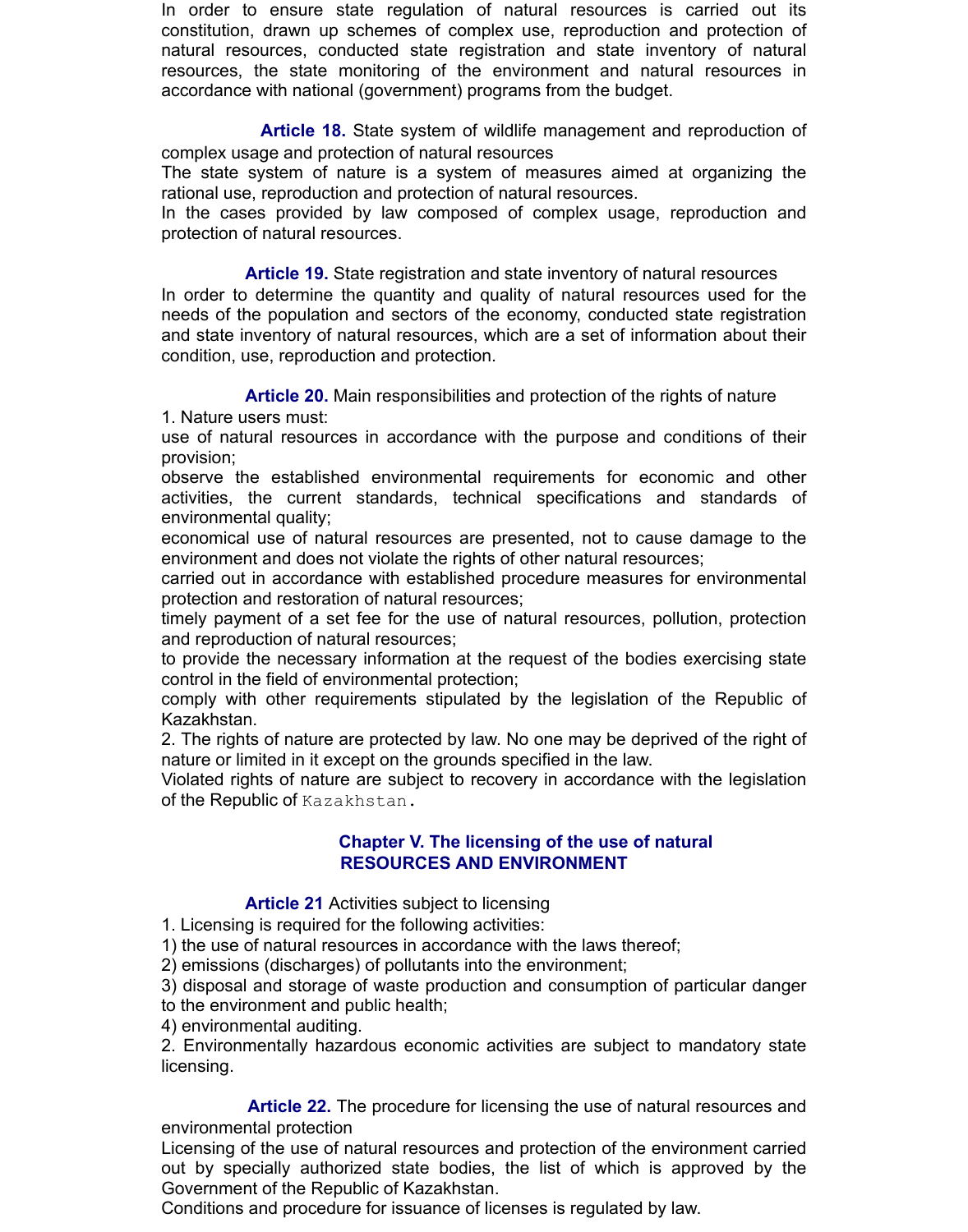**Article 23.** The contract (contract) for the use of natural resources The agreement (contract) for the use of natural resources is between nature and the executive bodies or the Government of the Republic of Kazakhstan in the manner prescribed by law.

The agreement (contract) for the use of natural resources is not valid without the prior nature user license, if the use of natural resources and the implementation of certain activities in the field of environmental protection require that state licensing.

Duration, conditions and procedures for termination of the agreement (contract) shall be determined by agreement, in accordance with the laws of the Republic of Kazakhstan or a license.

Terms of the agreement (contract), contrary to the license are invalid. Revocation of a license shall result in termination of the agreement (contract).

The agreement (contract) for the use of natural resources before signing it to be agreed with a specially authorized state body in the field of environmental protection.

# **Chapter VI. MONITORING OF ENVIRONMENT AND NATURAL RESOURCES**

**Article 24.** State monitoring of the environment and natural resources

1. State monitoring of the environment and natural resources is carried out by specially authorized state bodies carrying out functions of environmental protection and environmental management, and includes:

1) carried out on a specific program to monitor the state of the environment and natural resources, as well as sources of human impact on them;

2) assess the state of these objects of observation;

3) the forecast of their changes.

2. monitoring of the environment and natural resources is carried out in order to ensure the adoption of administrative and economic decisions in the field of environmental protection and use of natural resources.

3. The Republic of Kazakhstan is created and operates Unified state system of monitoring the environment and natural resources.

 4. The structure, content and the functioning of the state monitoring of the environment and natural resources are defined by law.

5. Information obtained in the framework of the Unified state system of monitoring the environment and natural resources, is state property and is used by the executive bodies for development and economic decision-making and control over their use, as well as public information.

# **Article 25.** Production Environmental Monitoring

1. Legal entities - of natural resources required to maintain the production of environmental monitoring, accounting and reporting on the impact of their business activities on the environment.

2. Measurement equipment used for the production of environmental monitoring must comply with the requirements of standardization and metrology.

3. Data of industrial monitoring and reporting on the impact on the environment via a specially authorized executive body of the Republic of Kazakhstan in the field of environmental protection agreed with them possible.

# **Chapter VII. Economic instruments for environmental protection**

**Article 26.** Economic environmental practices

Economic methods of environmental protection are: planning and funding for environmental protection; fee for use of natural resources; payment for environmental pollution; fee for the protection and reproduction of natural resources; economic incentives for environmental protection; environmental insurance;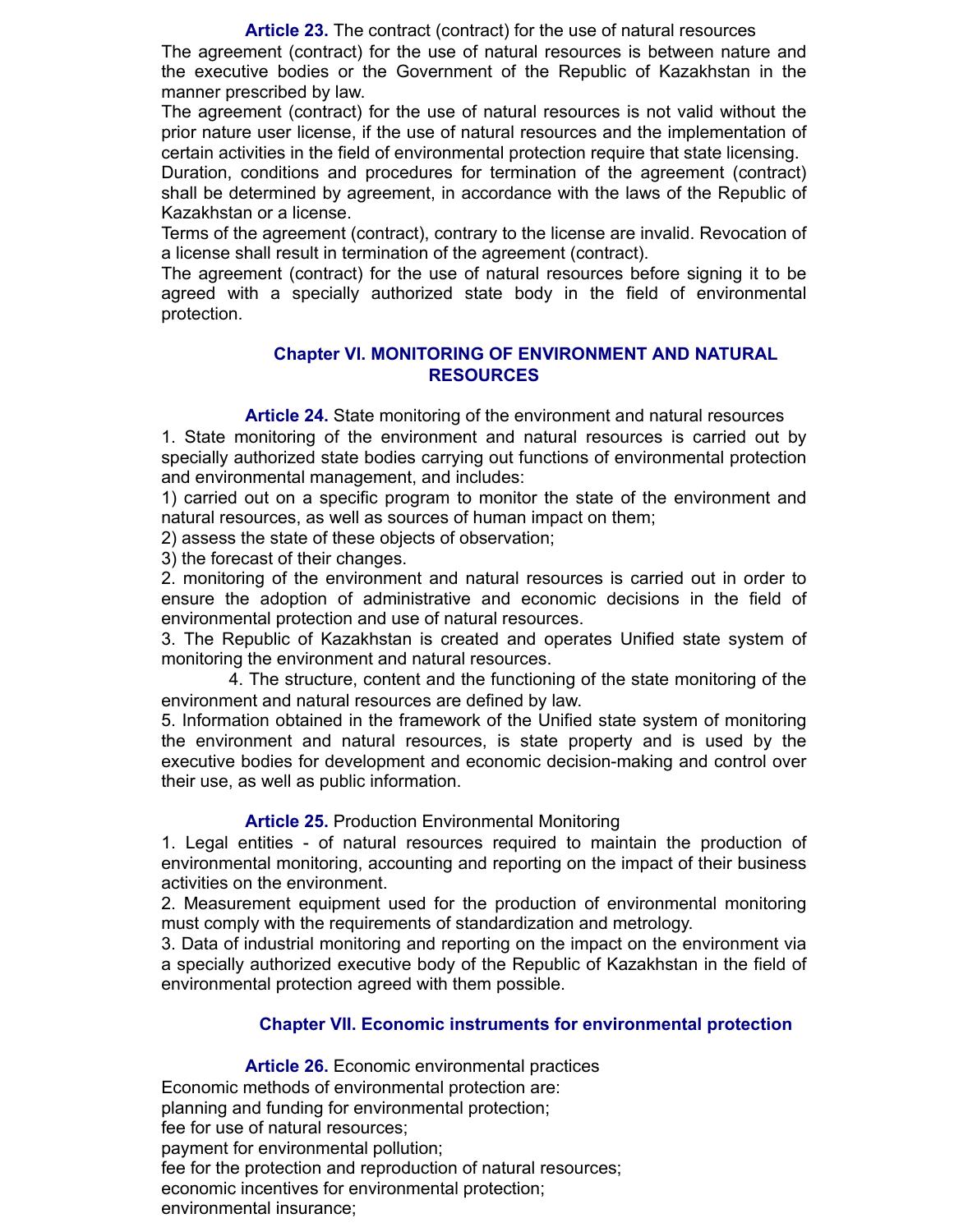the creation of the Environmental Protection Fund.

# **Article 27.** Planning and funding for environmental protection

1. Measures for the protection of the environment are taken into account in the forecast and the program-targeted documents and materials are included in the draft indicative planning of socio-economic development of the Republic of Kazakhstan, the national (government) programs and concepts in various areas of natural resources.

The procedure for the development of environmental programs and concepts in various areas of natural resources are determined by the laws of the Republic of Kazakhstan.

 2. Financing of environmental programs and activities on environmental protection is carried out by:

the republican and local budgets;

means the Environmental Protection Fund;

funds of environmental insurance;

Equity of natural resources;

voluntary contributions and donations from businesses and individuals;

other funding sources not prohibited by legislation of the Republic of Kazakhstan.

 Funding for environmental protection in the budgets of all levels allocated a separate line.

### **Article 28.** The fee for the use of natural resources

The fee for the use of natural resources levied on natural resources in the form of state taxes, local taxes and fees, special fees and taxes provided for certain types of wildlife.

### **Article 29.** Payment for environmental pollution

Fee for environmental pollution are charged with organizations and citizens for emissions and discharges of pollutants, waste disposal and consumption.

Fee for environmental pollution in excess of the limit will be charged at a higher rate in accordance with the legislation.

Bids payments for environmental contamination approved by the akims of oblasts (Almaty), in coordination with the central executive body in the field of environmental protection.

 **Article 30.** Fee for the protection and reproduction of natural resources The fee for the protection and reproduction of natural resources levied on natural resources in order to compensate the cost of compensation for the budget implementation of the said activity.

# **Article 31.** Economic incentives for Environmental Protection

1. Economic stimulation of protection of the environment through environmentally oriented policy of subsidies of legal entities - of natural resources, to effectively implement environmental protection, and other measures of stimulating character. 2. Economic incentives for the protection of the environment can be carried out using measures that do not contradict the legislation.

# **Article 32.** Ecological Insurance

 1. Ecological insurance is the ratio of material protection of legal entities and individuals (insured) upon occurrence of certain insurance claims as a result of environmental pollution and waste of natural resources through the payment of insurance claims due to monetary funds formed by insurers from policyholders paid to them by insurance payments, and and from other sources not prohibited by the legislation.

2. Legal entities and individuals engaged in environmentally hazardous types of economic and other activities, are subject to mandatory environmental insurance. Compulsory insurance contract may be concluded only with an insurer licensed for this type of insurance.

3. Voluntary environmental insurance is carried out by legal entities and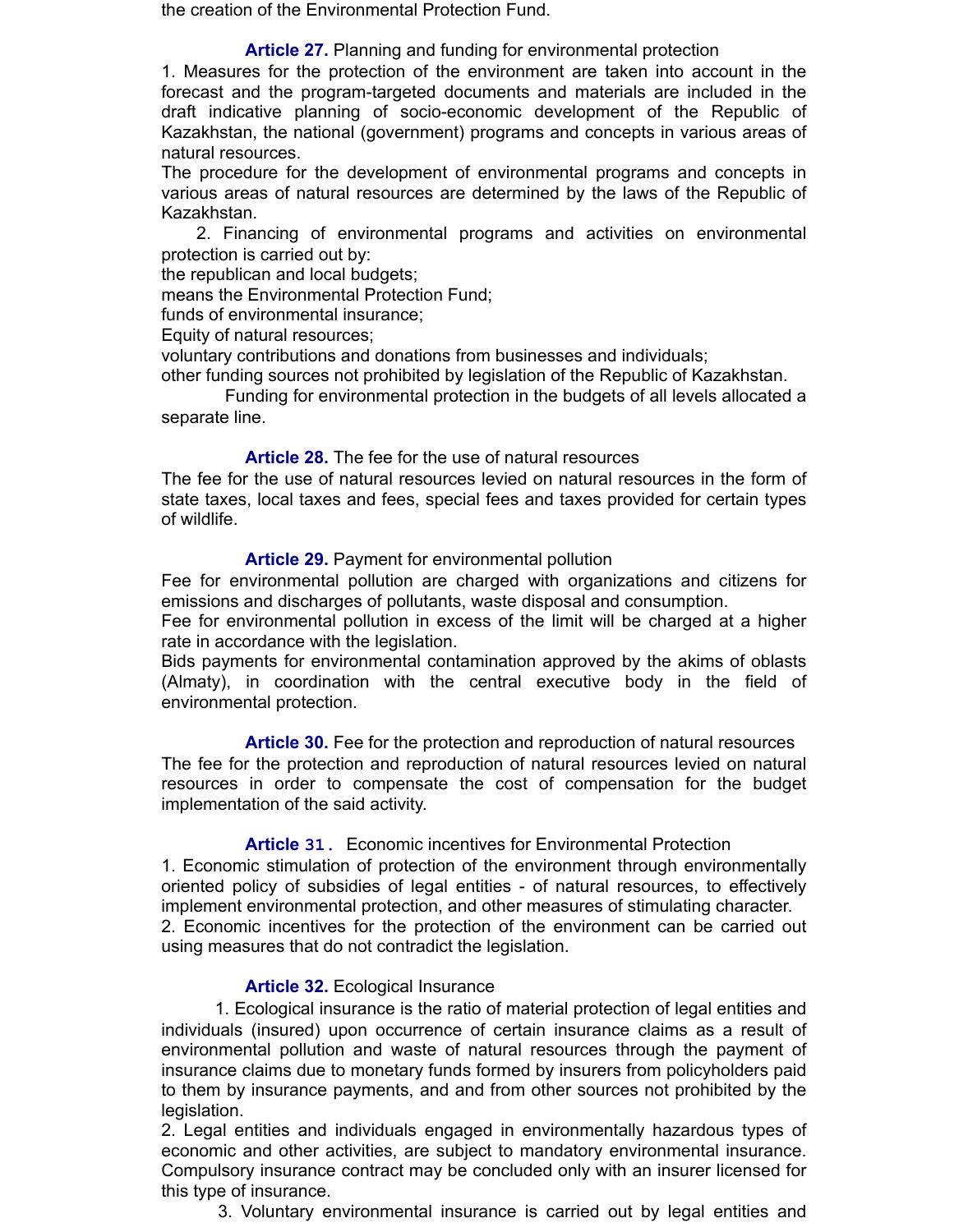individuals by virtue of their will. Forms, conditions and procedures for voluntary environmental insurance are determined by agreements between insurers and policyholders.

# **Article 33.** Environmental Protection Fund

1. environmental protection fund created to finance the urgent task of environmental protection, recovery of losses in the environment, compensation for damages and other activities in the field of environmental protection.

2. Environmental Protection Fund are legal entities and may be government and public.

State Environmental Protection Fund are divided into national and local funds.

3. The National Environmental Protection Fund is formed by contributions of local funds.

4. The local environmental protection funds are derived from funds received from the natural resources in the form of payment for environmental pollution received on claims for damages, penalties for violation of legislation on protection of the environment, of resources from the sale of confiscated tools of hunting and fishing illegally harvested products as well as other income, which do not contradict the legislation of the Republic of Kazakhstan.

5. The operating procedures of public funds, the use of funds is determined by the provisions of the Environmental Protection Fund.

6. The order of formation and spending of public funds for environmental protection is determined by the provisions (charters) on them.

**Article 34.** The use of public funds for environmental protection

1. funds of the State Environmental Protection Fund, not replacing other sources of funding are used to:

1) scientific and technical research, promotion of resource-saving and environmentally friendly technologies;

2) participate in the financing of construction, reconstruction of environmental facilities, ongoing legal entities of natural resources;

3) implementation of measures to restoration of natural resources, which suffered damage as a result of environmental contamination;

4) the payment of the established procedure of compensation amounts to citizens and other adverse effects on the environment;

5) equity participation in the development and implementation of programs and projects, regulations and methods to improve the quality of the environment;

6) the development of environmental education;

7) the establishment and improvement of protected areas;

8) strengthening the material-technical base of the executive bodies in the field of environmental protection;

9) other purposes related to the environment.

 *2. It is prohibited spending environmental protection funds for purposes not related to the protection of the environment.*

# **Chapter VIII. Rationing ENVIRONMENTAL QUALITY**

 **Article 35.** The main objectives and requirements of the valuation of environmental quality

Rationing of quality of the environment aims to establish science-based exposure limits to the environment, ensure environmental safety and public health, to ensure pollution prevention, reproduction and rational use of natural resources.

The main objectives of the valuation of the environment include:

establishing criteria for environmental quality and to determine its effect on human health, protection, reproduction and rational use of natural resources;

setting limit values and levels of harmful impacts on the environment.

Not allowed overstatement established environmental quality standards, or replacing them with temporary and understated norm.

Allowed values change in the direction of tightening regulations, depending on the specific environmental conditions of the territory.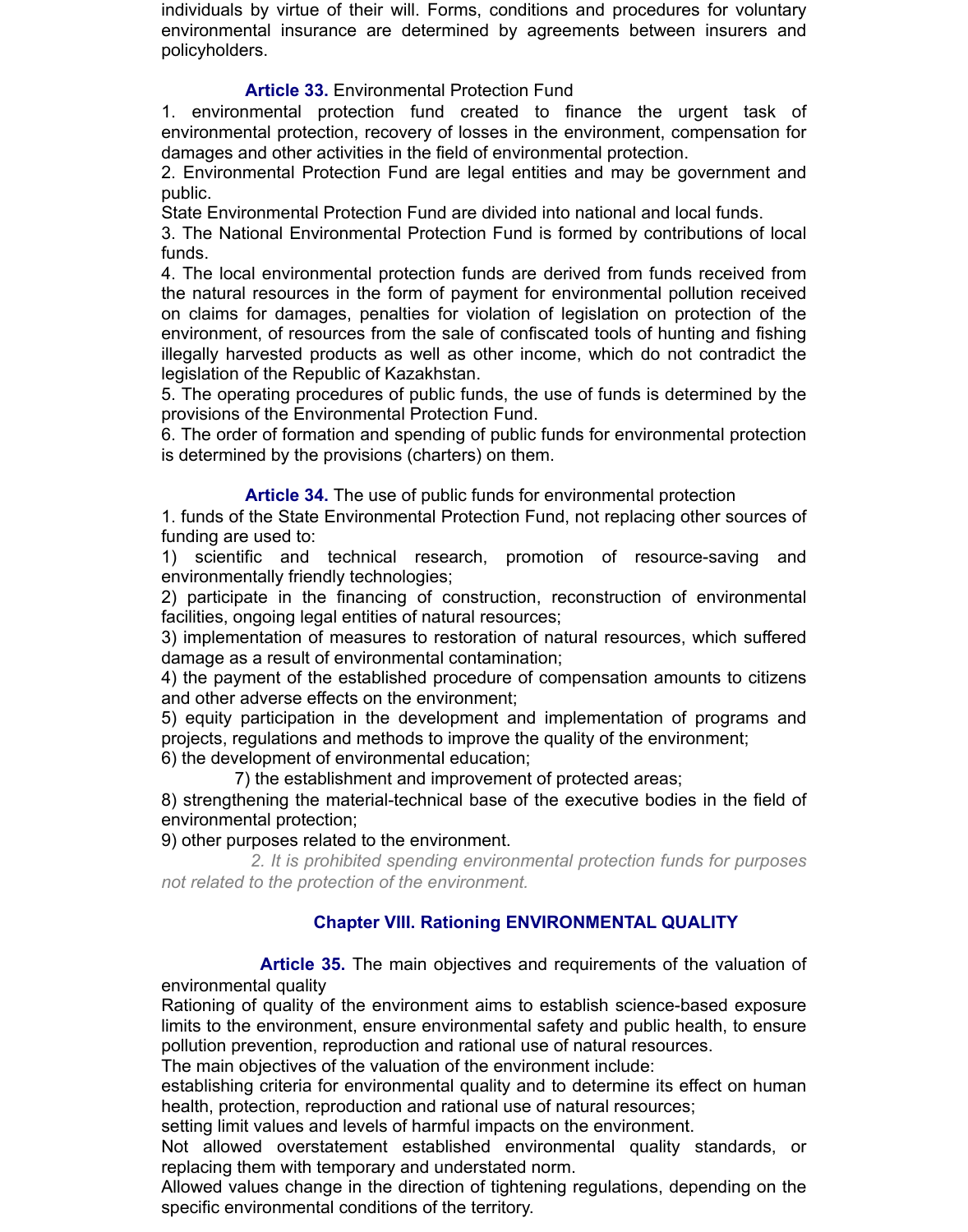Approved environmental quality standards are mandatory for all legal entities and individuals, subject to publication and free distribution.

If the country of the investor or the supplier (producer) of the equipment are less stringent environmental quality standards than in the Republic of Kazakhstan, such a project can be implemented in the Republic of Kazakhstan in accordance with international standards with a positive conclusion of the state ecological expertise.

**Article 36.** The main types of environmental quality standards

The main types of environmental quality standards include:

maximum permissible concentrations of harmful substances in the environment; standards of maximum permissible emissions and discharges of pollutants into the environment;

maximum permissible levels of noise, vibration, magnetic fields and other harmful physical effects;

maximum permissible levels of radiation exposure;

maximum permissible levels of agrochemicals in agriculture and forestry;

security standards, sanitary-protective and other protective zones.

The legislation of the Republic of Kazakhstan and may include other types of environmental quality standards.

 **Article 37.** The standards of maximum permissible concentrations of harmful substances in the environment

In order to protect public health, flora and fauna, the preservation of their genetic pools set maximum permissible concentrations of potentially hazardous chemical and biological pollutants in air, water, soil and subsoil.

 **Article 38.** The standards of maximum permissible emissions and discharges of pollutants into the environment

In order to prevent pollution of the environment, taking into account all the sources and amounts of pollution in the relevant territory, their complex effect on human health, flora and fauna are established for each source of contamination maximum permissible emissions and discharges of pollutants into the environment.

 **Article 39. The** maximum permissible levels of noise, vibration, magnetic fields and other harmful physical impacts

In order to maintain health and working capacity of the population, protection of flora and fauna, favorable for the life of the environment set maximum permissible levels of noise, vibration, magnetic fields and other harmful physical effects.

 **Article 40. The** maximum permissible level of radiation exposure In order to prevent danger to the health and human genetic fund, protection of flora and fauna set maximum permissible levels of radiation exposure in the environment and food.

 **Article 41. The** maximum allowable use of agrochemicals in agriculture and forestry

In order to protect the health and genetic fund of human protection of flora and fauna set the maximum permissible limits of mineral fertilizers, plant protection agents, stimulants and other agro-chemicals in agriculture and forestry in doses that ensure compliance with the maximum permissible residual quantities of chemicals in food , soils and waters.

**Article 42** Security, health protection and other protection zones

In order to prevent harmful effects on the environment and the preservation of objects requiring special protection, installed security, health protection and other protection zones.

Dimensions of security, sanitary protection and other protection zones, modes of their use shall be established in accordance with the law.

# **Chapter IX. Standardization and certification in environmental**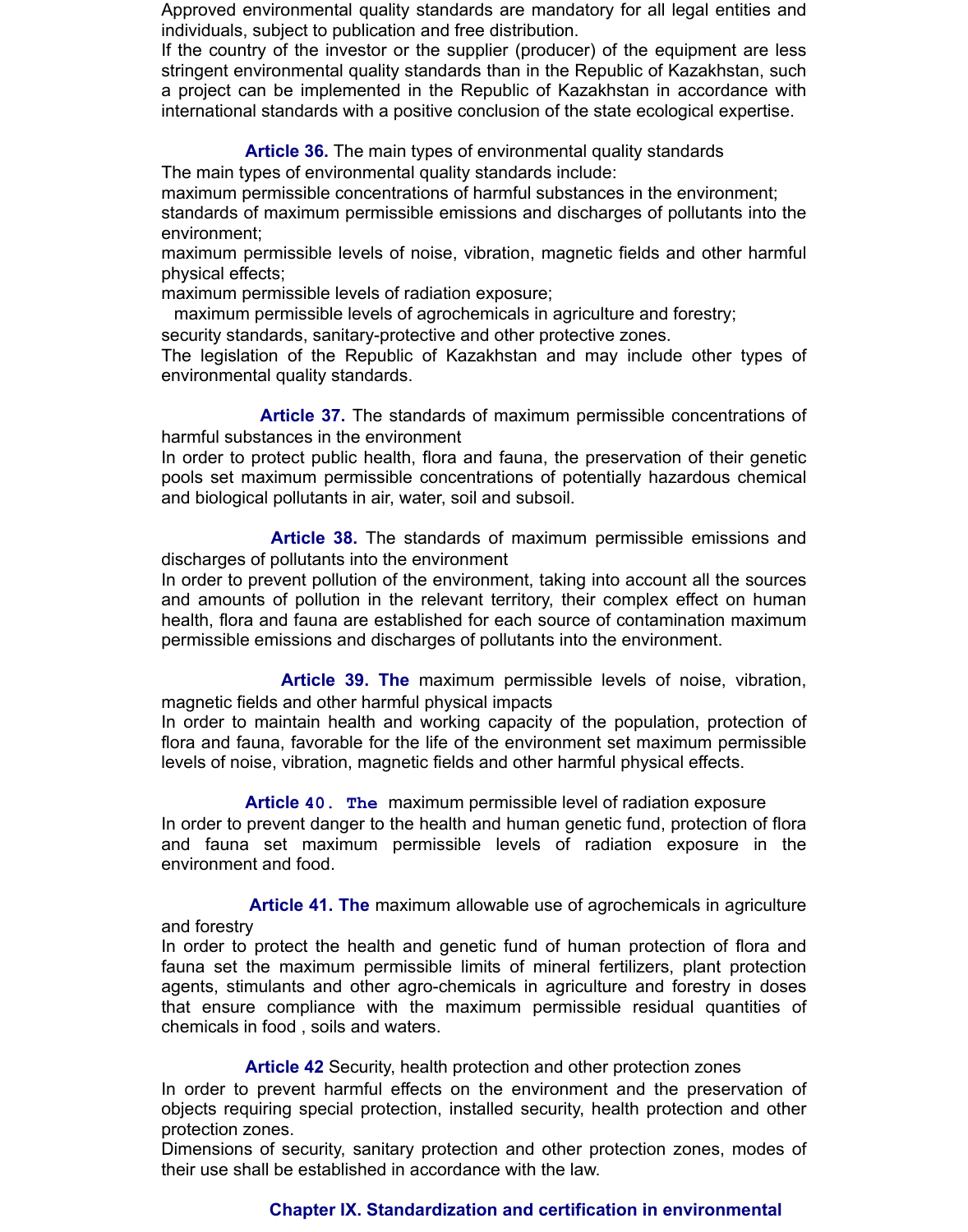#### **PROTECTION**

 **Article 43.** Objects of standardization and certification in the field of environmental protection

Objects of standardization and certification in the field of environmental protection is produced in Kazakhstan or imported into its territory of goods (works, services), which can cause a threat to environmental safety, life and health, reproduction and rational use of natural resources.

#### **Article 44.** Standardization in the field of environmental protection

State standards of the Republic of Kazakhstan and the technical conditions for the protection of the environment are developed, approved and registered in accordance with the legislation.

Design, manufacture, supply (sale), storage, transportation, use (maintenance) and repair of products (goods), works (services) in violation of the requirements for the standards and specifications in the field of environmental protection shall be prohibited.

#### **Article 45.** Certification in the field of environmental protection

To determine compliance with the standards and specifications in the field of environmental protection is carried out mandatory and voluntary certification in the manner prescribed by law.

Sales of goods (works, services) subject to compulsory certification in the field of environmental protection, is prohibited without the certificate of conformity.

### **Chapter X. Environmental requirements for economic and other ACTIVITIES**

#### **Article 46. The** environmental impact assessment

Environmental impact assessment is carried out to determine the environmental and other impacts of options taken by the administrative and economic decisions, make recommendations for improvement of the environment, prevention of destruction, degradation, damage and depletion of natural ecological systems and natural resources.

The results of environmental impact assessment are issued in the form of a document, which is an integral part of proposed projects. It prohibited the development and implementation of projects affecting the environment, without any assessment of the impact on her.

 Redesigning, preservation, change of ownership and the liquidation of enterprises, facilities and other objects that have a negative impact on the environment can be made only by agreement with the specially authorized state bodies on protection of the environment, or after spending their checks on the environmental impact assessment, address identified violations and compensation for damage in the prescribed manner.

The procedure of environmental impact assessment is determined by the law on Environmental Impact Assessment.

#### **Article 47.** Environmental requirements for use of natural resources

Environmental requirements for use of land, mineral resources, water, air, forests and other vegetation, fauna, objects of environmental protection having special ecological, scientific and cultural value, specially protected natural areas and areas with adverse environmental conditions are determined by the laws and other regulations regulations.

It is forbidden to economic and other activity causing destruction of natural ecosystems, the destruction of the genetic foundations of human, plant and animal life, environmental change, threatening the lives and health of the population.

#### **Article 48.** Ecological requirements for the design

In the design of settlements, enterprises, buildings, industrial facilities and agriculture, water supply, sewerage, waterworks, transport and communication,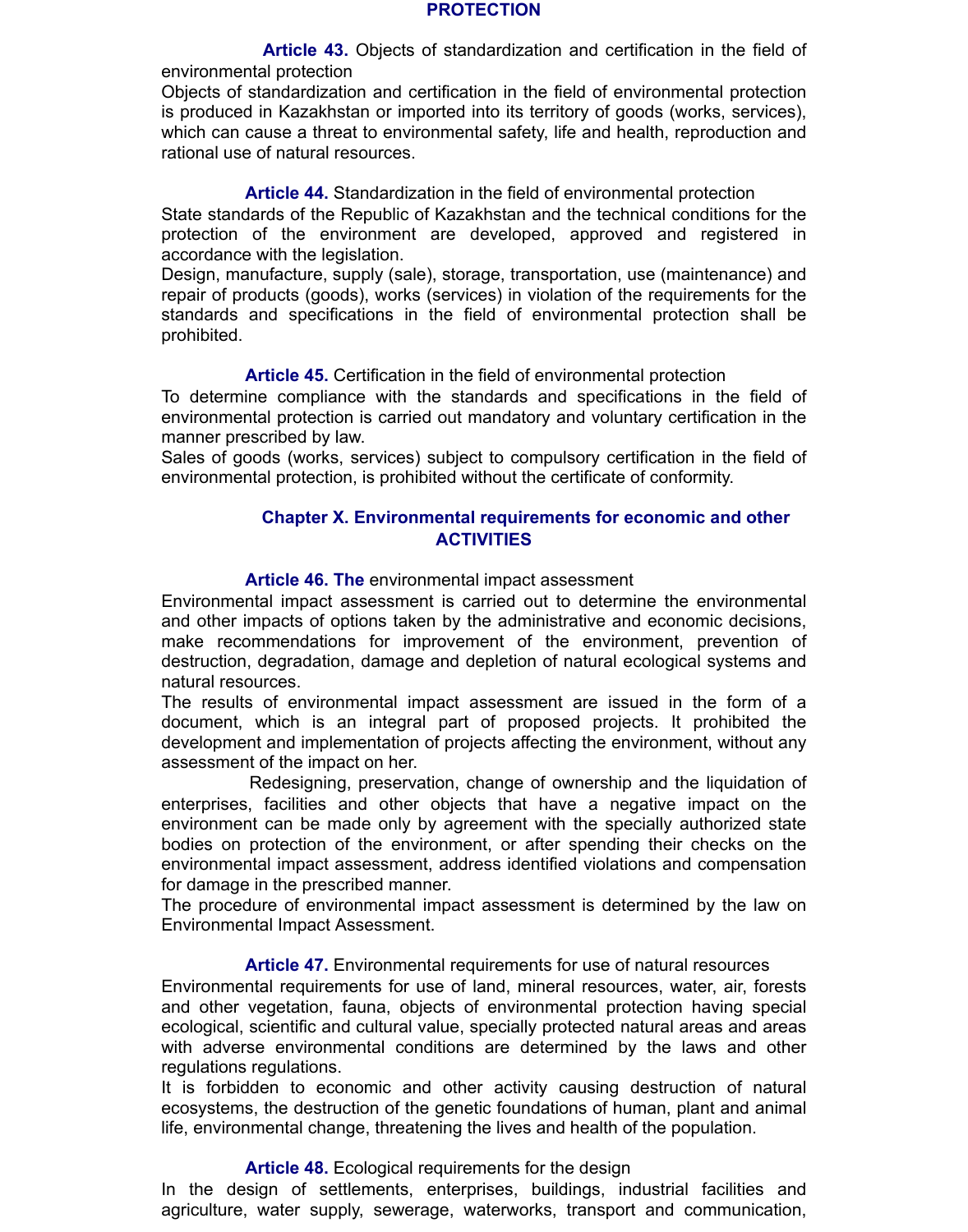processes, products and equipment, other facilities must take into account environmental quality standards, provide for decontamination and disposal hazardous waste, low-waste and non-waste technology and production, effective measures to prevent pollution of the environment, reproduction and rational use of natural resources.

Projects for which no positive conclusion of the state environmental expertise, not subject to the approval and funding of these projects is not allowed.

 **Article 49.** Environmental requirements during placement of enterprises, buildings and other facilities

Determination of placement of enterprises, buildings and other facilities are made subject to the conditions and regulations of environmental protection, reproduction and rational use of natural resources, taking into account the environmental impacts of these facilities.

When placing the enterprises, buildings and other facilities are established, security, health protection and other protection zones.

 **Article 50.** Environmental requirements during the construction and reconstruction of enterprises, buildings and other facilities

Construction and reconstruction of enterprises, facilities and other objects can be carried out in the presence of the positive conclusion of the state environmental review and in accordance with the environmental quality standards. No changes are allowed or approved project cost of the work at the expense of environmental protection.

When the construction work should be taken measures for land reclamation, reproduction and rational use of natural resources, landscaping and environmental sanitation.

 **Article 51.** Consideration of environmental assets and liabilities during the privatization of state property

1. In the privatization of state property executive body authorized to carry out privatization, ensures compliance with environmental requirements.

2. Privatization of enterprises and other facilities shall be based on the environmental condition of the test results. Check environmental condition of the company or other object provides the privatization plan of the enterprise and other object and carried out with the participation of the state environmental control.

3. Funding of clean-up and disposal of the company or other object of privatization at the expense of the state and (or) with the consent of the new owner from the following sources:

1) funds, reinvested the new owner of the company for the construction, reconstruction and modernization of facilities;

2) funds received in the privatized enterprise or other object in the form of targeted loans, interest-free loans and targeted funding for environmental purposes;

3) funds received by an enterprise through a system of environmental insurance;

4) at the expense of the funds received from the sale of state-owned shares;

5) other sources provided by the legislation.

bankruptcy

**Article 52.** Accounting for environmental claims and liabilities in

1. In the initiation of bankruptcy proceedings against a legal entity - a nature of review of environmental condition of the company and any other object.

2. The duty of verification of environmental condition of the company and that object is assigned to the body carrying out sanitation or external control.

3. The inspections are the results of economic activity, which led to bankruptcy, as well as compliance with environmental requirements now.

4. The production of the bankruptcy case of a legal entity a nature ensured that the interests of creditors of environmental liabilities.

 **Article 53.** Accounting for environmental claims and liabilities in the liquidation and reorganization of legal entities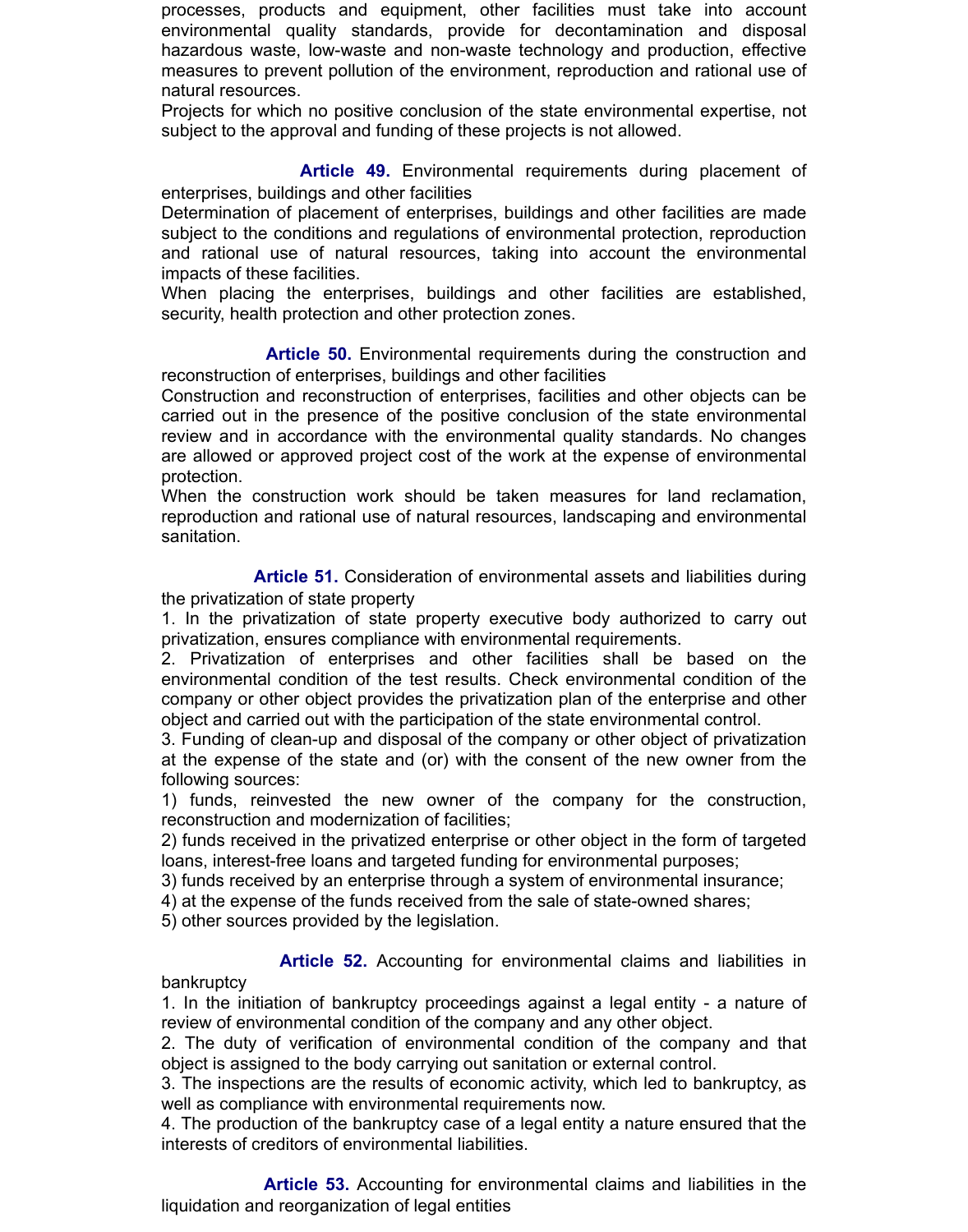1. Liquidation and reorganization of the legal entity shall take into account a nature of environmental requirements on the basis of checking the status of the enterprise and (or) environmental impact assessment, with compulsory reflection of their results in the liquidation balance sheet to be drawn up in the appropriate form of reorganization of the legal entity.

2. Check the ecological state of the liquidated or reorganized legal entity is carried out with the participation of the state ecological expertise.

3. In case of reorganization of the legal entity provided pravopriemstvo new owner for environmental liabilities in accordance with the separation balance sheet.

4. Liquidation of a legal entity made taking into account the interests of creditors of environmental liabilities.

 **Article 54.** Environmental requirements during commissioning and operation of enterprises, buildings and other facilities

Commissioning of enterprises, buildings and other facilities shall be subject to full compliance with all environmental requirements, envisaged by the project, on the acts of acceptance commissions created with the participation of specially authorized state bodies in the field of environmental protection.

It is forbidden to put into operation enterprises, structures and other objects not secured installations and equipment for cleaning, decontamination and disposal of hazardous waste, pollutant emissions to the level of the maximum permissible norms, means control of environmental pollution, without completing projected work on the reclamation of land, reproduction and rational use of natural resources.

 **Article 55.** Environmental requirements for operation of industry, energy, transport and communication facilities for agricultural purposes and land reclamation

Operation of industry, energy, transport and communications, facilities and land reclamation for agricultural purposes should be based on established environmental requirements and the use of environmentally sound technologies necessary treatment facilities and sanitary protection zones, excluding the pollution. In operation, these facilities should be introduced low-waste and nonwaste technology and production, they should be equipped with effective means for cleaning, decontamination and disposal of hazardous waste, emissions and discharges of pollutants, apply safe fuels, economical and rational use of natural resources and to take measures for environmental safety .

It is forbidden to the design, the construction of nuclear and hydro power plants in areas with a high concentration of population in a seismically hazardous areas, traditional places of public recreation and treatment of the population.

 **Article 56.** Environmental requirements during the construction of towns and other settlements

Design, construction, reconstruction of cities and other settlements should ensure the most favorable conditions for life, work and recreation to meet the requirements of environmental safety and preservation of the environment.

In the planning and building of cities and other populated areas should be provided and implemented sanitation, disposal, recycling, storage, safe disposal, recycling and disposal of industrial and municipal waste. When the big cities and industrial centers should be established forest-park, green and protection zones with a limited regime of nature.

 **Article 57.** Ecological requirements for the use of radioactive materials Organizations and citizens are obliged to comply with the rules of production, storage, transportation, use, recycling, disposal and disposal of radioactive materials to prevent violations of standards of maximum permissible level of radiation exposure, to take measures for prevention and elimination of radioactive contamination of the environment.

 It is forbidden to import into the Republic of Kazakhstan for the purpose of storage or disposal of radioactive waste and materials from other countries. It is also prohibited the burial (placing) of radioactive waste and materials on the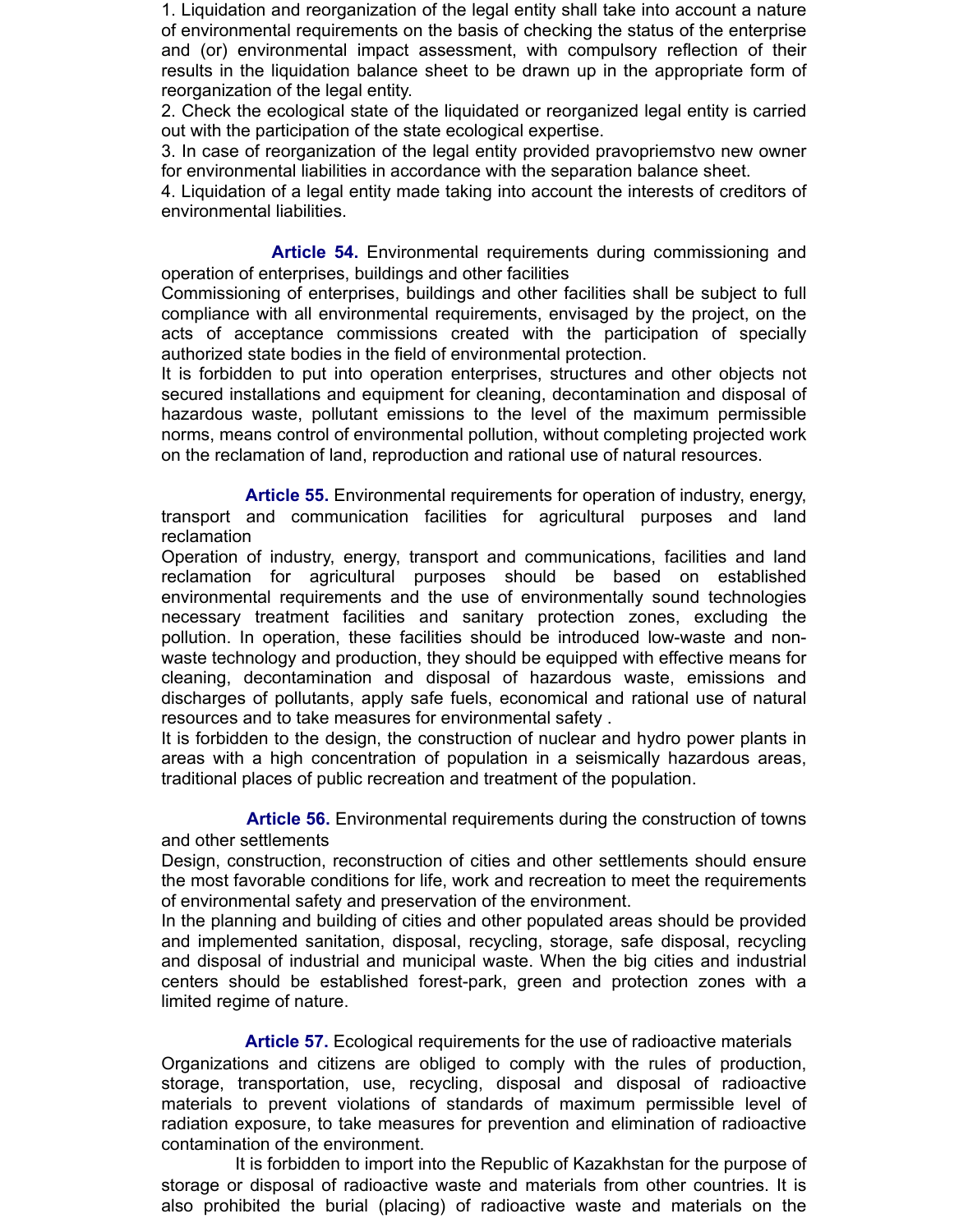surface and in the depths without taking measures on elimination of radioactive substances into the environment.

In the event of radioactive contamination of the environment organizations and citizens should immediately inform the regulatory authorities.

 **Article 58.** Environmental requirements during the production and use of potentially hazardous chemical and biological substances

The production and use of potentially hazardous chemical and biological substances allowed after the necessary toxicological-hygienic and eco-toxicology studies, hygienic handling, establishment of hygienic and ecological norms and state registration of these substances in accordance with the procedure established by the Government of the Republic of Kazakhstan.

Breeding and placement in the environment of biological objects are not peculiar to local nature, as well as obtained by artificial means, are permitted, with appropriate environmental studies and permits for specially authorized state bodies in the field of environmental protection.

# **Article 59.** Protection of the environment from the harmful physical

# effects

Organizations and citizens are obliged to take the necessary measures to prevent and eliminate the harmful effects of noise, vibration, magnetic fields and other harmful physical impact in industrial, public and residential buildings, in the streets, in yards, on the areas of cities and other human settlements in areas rest of the population and wildlife habitat.

When planning and building cities and other settlements, the design, construction, reconstruction and operation of manufacturing or other facilities, the establishment, development and operation of new equipment, means of transport and communication must be considered maximum permissible levels of noise, vibration, magnetic fields and other harmful physical effects.

 **Article 60.** Environmental requirements for waste management of production and consumption

1. Storage, destruction and disposal of the waste produced in the places determined by the decisions of local executive bodies in coordination with the special authorized executive bodies in the field of environmental protection and other executive bodies of the Republic of Kazakhstan, exercising the functions of environmental protection.

2. Import processing, storage or disposal of waste in the Republic of Kazakhstan can be carried out only by special permission of the Government of the Republic of Kazakhstan.

3. It is forbidden to import goods without having the technology to its disposal or recycling after use.

4. Environmental requirements for waste management, along with the present Law shall be determined by the legislation on waste and other regulatory legal acts.

5. Education and the use of industrial and municipal waste subject to state registration.

 **Article 61.** Environmental requirements for military and defense facilities, military activities

Environmental requirements established by this Act, are fully applicable to military and defense facilities and military activity, except in special cases provided by the legislation of the Republic of Kazakhstan.

**Article 62.** Protection of the climate and the ozone layer

Protection of the climate and the ozone layer in accordance with the legislation of the Republic of Kazakhstan and international treaties ratified by the Republic of Kazakhstan.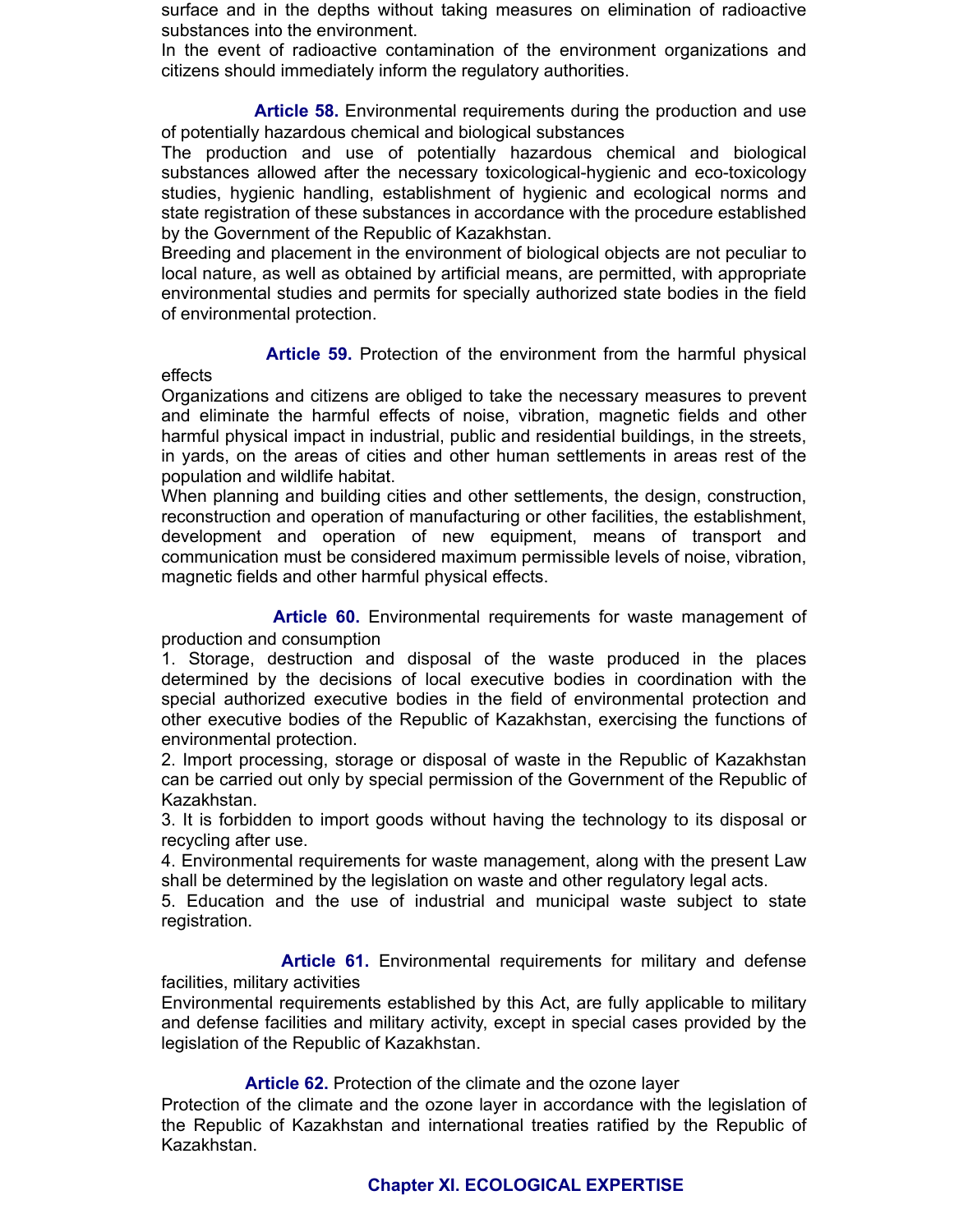#### **Article 63** Environmental impact assessment and its species

Environmental impact assessment - determining compliance with economic and other activities with environmental quality standards and environmental requirements, the admissibility of the implementation of the object of examination in order to prevent possible negative impacts on the environment and related consequences.

In the Republic of Kazakhstan are carried out state ecological expertise and public ecological expertise.

# **Article 64.** State Ecological Expertise

State environmental expertise is carried out by specially authorized state bodies in the field of environmental impact assessment.

The list of objects subject to mandatory state ecological expertise, its procedure defined by the legislation of the Republic of Kazakhstan.

Prohibited the production or importation into the territory of the Republic of Kazakhstan of goods (works, services) in the field of the environment, if it is subject to compulsory state ecological expertise, without its positive conclusion.

Environmental expertise are official documents, are binding and can be challenged in court.

### **Article 65.** Public Environmental Review

Public associations or other groups can be carried out public ecological expertise. The organizational forms of the public environmental expertise and powers of public associations in the field of environmental assessment determined by the legislation on ecological examination.

Conclusion The public examination is an information and recommendation.

### **Chapter XII. OBJECTS OF ENVIRONMENT, with special Environmental, scientific and cultural values**

# **Article 66.** State natural reserve fund

State natural reserve fund - set to take under special state protection of environmental objects that have special ecological, scientific and cultural value as natural standards, oldtimers and relicts, genetic reserve, the subject of research, education and recreation.

Protection of the state natural reserve fund is provided by establishing prohibitions and restrictions on the use of environmental objects having special ecological, scientific and cultural value.

# **Article 67.** Protected areas

1. Protected areas - areas of land, water, forests and a legal regime of special protection or regulated regime of economic activities for the conservation and restoration of the state natural reserve fund.

2. In the Republic of Kazakhstan are allocated depending on the purpose, mode of protection and use the following features of protected areas:

state natural reserves, including biosphere reserves;

State national natural parks;

national parks;

state monuments of nature;

State protected areas;

state nature reserves;

state zoological parks;

State Botanical Gardens;

state arboretums;

Forest Protected Areas;

reservoirs having special state value or special scientific value;

wetlands of international importance;

subsoil areas of special ecological, scientific, cultural and other value.

Kazakhstan legislation may stipulate other types of protected areas.

Depending on the value of objects of the state natural reserve fund protected areas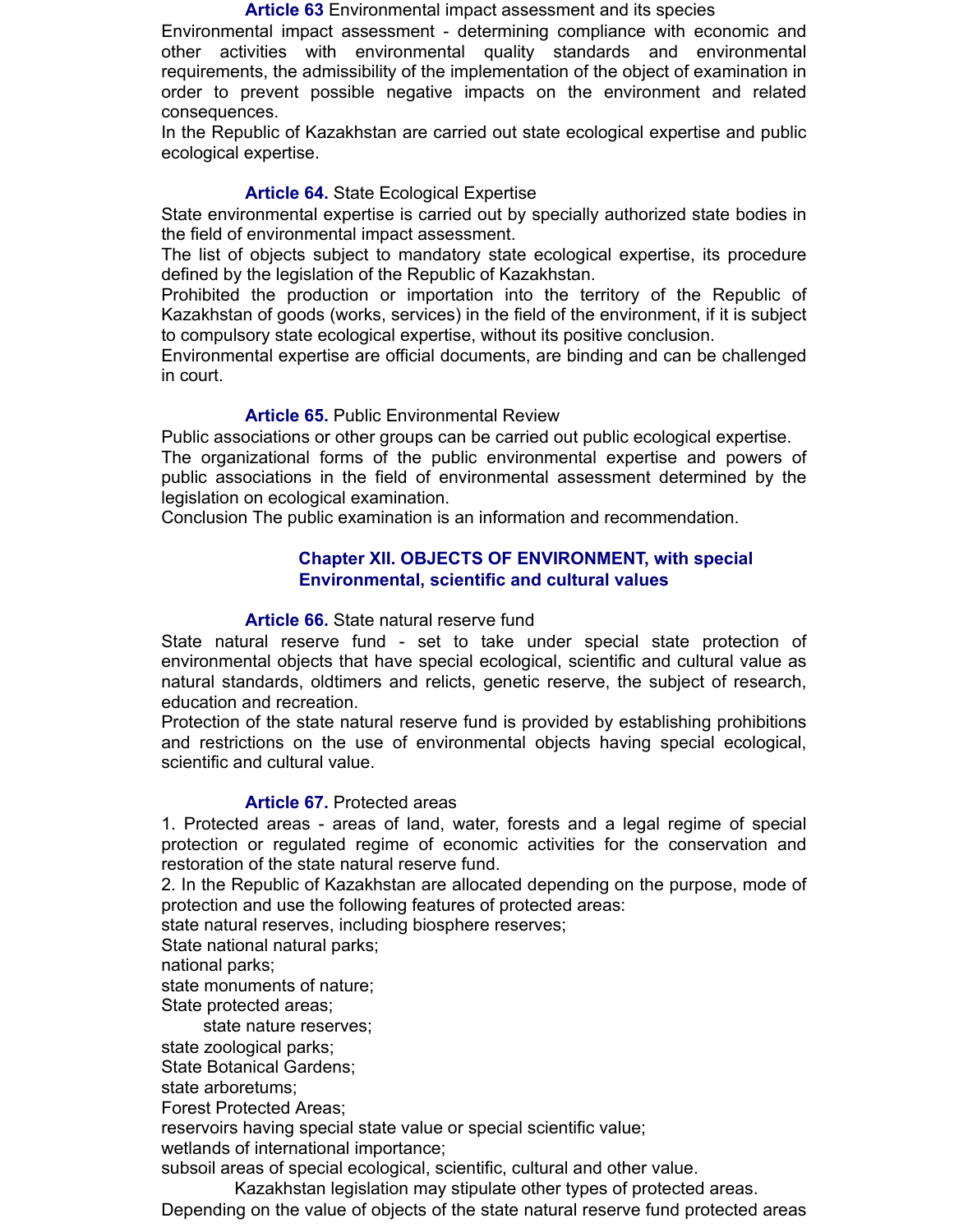are divided into categories on the specially protected natural areas of local and national importance.

3. The procedure of formation, regime of protection and use, conditions of activity of Protected Areas established by legislative and other normative legal acts of the Republic of Kazakhstan.

# **Chapter XIII. Environmental emergencies and ZONE ECOLOGICAL DISASTER**

# **Article 68.** environmental emergencies

Environmental emergencies - unfavorable ecological situation which has arisen in a particular area as a result of human activity or natural forces of nature, is characterized by deep and persistent negative changes in the environment, hazardous to human life and health, conservation of flora and fauna.

When environmental emergency in certain regions of the republic may be prohibited or restricted in certain types of economic activities and natural resources, carried out operational measures for the restoration (reproduction) of natural resources, ecology, social protection of the population in the manner prescribed by law.

# **Article 69.** Zone of ecological disaster

1. Areas with environmental emergencies are declared zones of ecological disaster if due to unfavorable environmental conditions caused significant damage to public health and (or) there was destruction of natural ecological systems, degradation of flora and fauna.

2. The zones of ecological disaster in each case in turn divided into subzones (environmental disasters, environmental crisis, environmental pre-crisis state, and others.), Depending on the complexity and severity of environmental emergency and the factors behind it.

3. Measures for the reproduction of natural resources and the environment, medical care developed and implemented differentiated according to certain subareas ecological disaster zone in accordance with the republican target program, approved by the Government.

4. In the zone of ecological disaster:

1) Discontinued operations business objects that caused the occurrence of unfavorable ecological situation;

2) can be suspended the activities of organizations, departments, units and equipment which could adversely affect human health and the environment;

3) are limited to certain types of natural resources;

4) if necessary measures are taken to resettlement of people.

5. Citizens who have suffered as a result of environmental emergency, as well as living in zones of ecological disaster are entitled to compensation for harm caused to them, including the receipt of compensation, benefits and other forms of social protection.

The procedure for referring to the number of citizens affected by the environmental emergency, the forms of their social protection defined by the legislation.

**Article 70.** The order of emergency ecological situation and ecological

disaster zones

Environmental emergencies on a given territory of the Republic of Kazakhstan announced by the Government.

The zones of ecological disaster declared by the laws of the Republic of Kazakhstan.

Demarcation of ecological disaster zones by the Government of the presence of the positive conclusion of the specially authorized executive bodies in the field of environmental protection, health and science.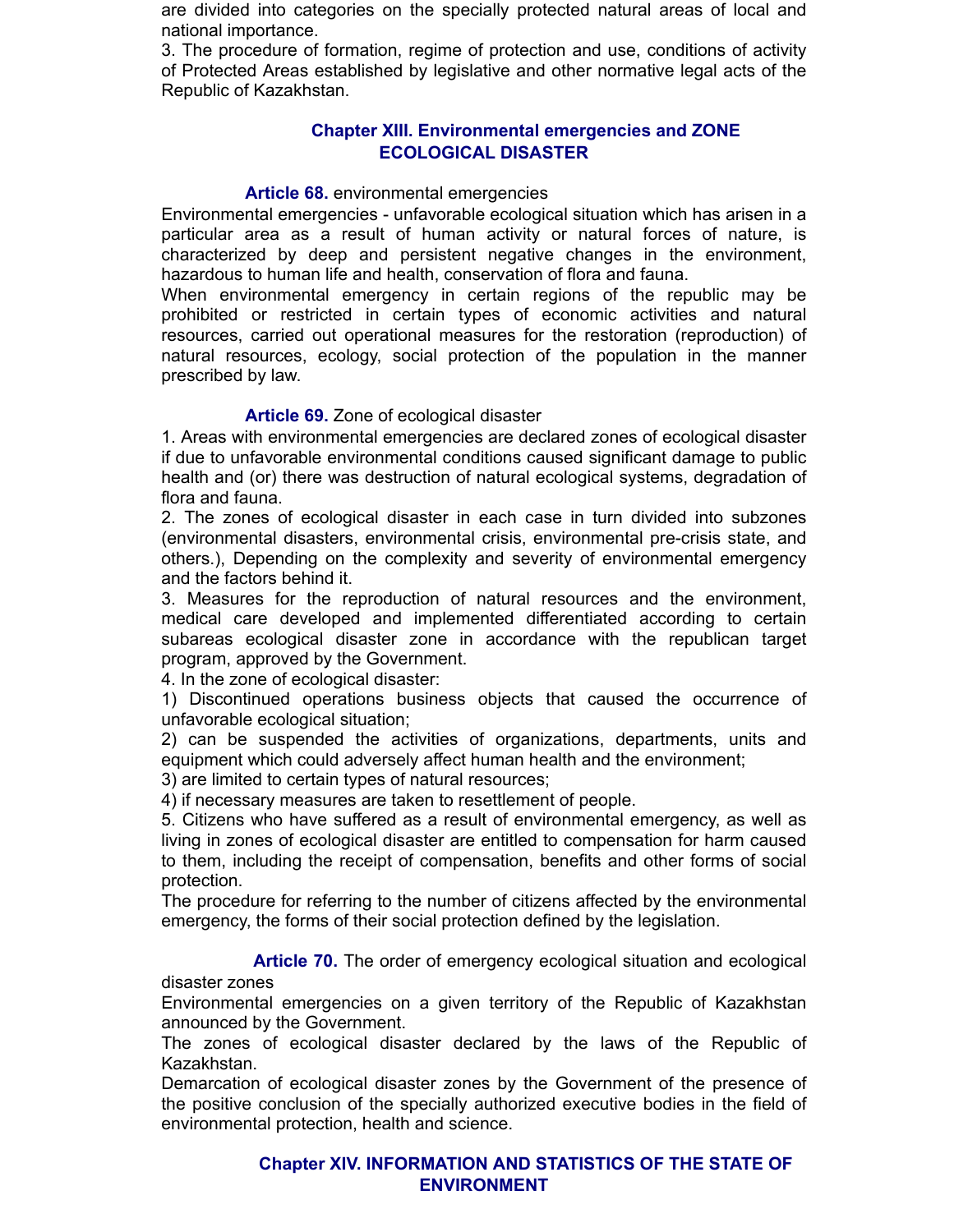**Article 71.** The information in the field of environmental protection The information in the field of environmental protection - is information about the status, pollution and improve the environment, the financing (funding sources) on the expenditure of funds for measures to protect and improve the environment, condition, reproduction and use of natural resources, environmental impacts, standardizing its quality and environmental requirements for economic and other activities. It is open and transparent, to be published in the media.

Not allowed concealing, untimely submission or submission by officials of false information in the field of environmental protection.

**Article 72.** State statistics in the field of environmental protection

In the field of environmental protection is carried out by specially authorized state bodies of the state statistics on the basis of objectivity of statistical information and its comparability with international statistics.

Provision of legal and physical persons of statistical information in a certain amount and on time takes the form of the state statistical reporting at the expense of the sender information.

The minimum set of indicators of the state statistical reporting and the procedure for maintenance of state statistics in the field of environmental protection are determined by the laws and other regulations.

# **Chapter XV. Environmental Education, Science RESEARCH IN THE FIELD OF ENVIRONMENTAL PROTECTION**

 **Article 73.** The universality and continuity of environmental education In order to improve the ecological culture of society and the professional training system established universal and continuous environmental education, encompassing the entire process of pre-school, general secondary, vocational, secondary and higher education, training and skills development.

Spread environmental awareness among the population carried out by state bodies and public associations in the media and in other manner, not inconsistent with law.

# **Article 74.** Environmental education

In educational institutions, regardless of their profile and form of ownership, should provide teaching of environmental sciences.

Officials and experts related to the activities that have harmful effects on the environment are required to have the necessary environmental training and have a knowledge of the basics of the legislation on environmental protection. Professional training of environmental leaders and experts taken into account in their appointment, certification and recertification.

**Article 75.** Scientific research in the field of environmental protection

In the development and creation of scientific bases of environmental research conducted in the manner prescribed by law.

Scientific research, developmental and promotional work in the field of environmental protection during their integration into the national (government) programs are funded by the national budget.

# **Chapter XVI CONTROL OF ENVIRONMENTAL PROTECTION**

 **Article 76.** Tasks and types of controls in the field of environmental protection

1. Control in the field of environmental protection involves monitoring the state of the environment and its changes under the influence of economic and other activities, check the implementation of plans and measures to protect and improve the environment, reproduction and rational use of natural resources, compliance with legislation on environmental protection, standards of quality and environmental requirements.

2. In the Republic of Kazakhstan carried out by state, departmental, industrial and public control in the field of environmental protection.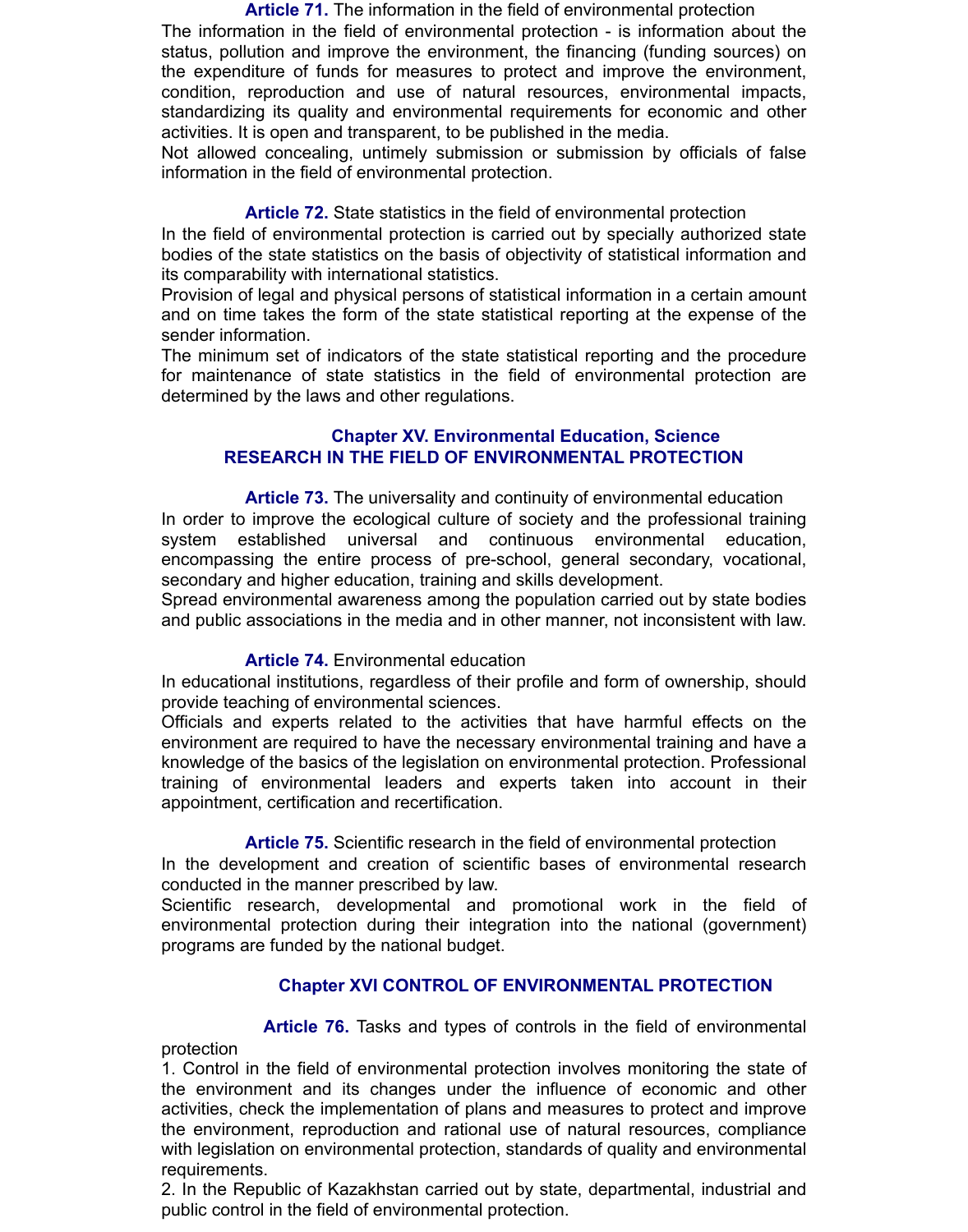**Article 77.** State control in the field of environmental protection

 1. State control in the field of environmental protection is carried out by specially authorized state bodies within their competence and local executive bodies.

2. The officials of specially authorized state bodies in the field of environmental protection have the right to:

free access (with valid identification cards) organization and other objects, regardless of ownership and subordination (including in the prescribed manner the military and defense facilities), to request and receive free of charge to review the documentation, test results, and other materials necessary for the implementation of the State control;

check the implementation of plans and measures to protect and improve the environment, reproduction and use of natural resources, compliance with legislation on environmental protection, standards for quality and environmental requirements, operation of treatment facilities, and other detoxifying devices, their means of control;

to verify compliance with the conditions established in the licenses for the use of natural resources and the implementation of certain activities in the field of environmental protection, the implementation of agreements (contracts), and permits for use of natural resources, to cancel them in the prescribed manner, to give orders or make proposals for their annulment;

make proposals for the state environmental review and verify the implementation of its conclusions;

make regulations banning the import into the territory of the Republic of Kazakhstan, and also transit (further transportation) environmentally dangerous goods (products), waste and raw materials carried out with violations of environmental quality standards and environmental requirements;

impose requirements on businesses and individuals, to make orders to eliminate violations in the field of environmental protection;

make regulations to restrict and suspend operation of enterprises, buildings and facilities, prohibiting their commissioning, limitation or suspension of economic and other activities carried out with violations of environmental requirements, or to propose the termination of the activity;

considered in accordance with the legislation, cases of administrative violations in the field of environmental protection, to the relevant authorities materials on bringing the guilty to administrative or criminal liability;

determine (participate in determining) the damages caused by the breach of legislation on environmental protection, and on this basis to bring perpetrators to the requirements of voluntary compensation of damages or sue in court;

contribute to the relevant financial and credit organizations provisions on the termination of financing the construction and operation of facilities, economic and other activities carried out in violation of environmental regulations, or without a positive environmental impact assessment;

to verify compliance with rules and regulations of departmental and industrial control in the field of environmental protection;

other rights given by the current legislation.

3. Decisions of officers specially authorized state bodies in the field of environmental protection, adopted within their authority are obligatory for all legal entities, officials and citizens, may be appealed in accordance with subordination or the court.

The prohibition or suspension of economic and other activities of a small business carried out in violation of environmental requirements, is based on a court decision.

The statement of claim to ban or suspend the activities of a small business is directed by officials of specially authorized state bodies in the sphere of environmental protection in the court in the manner and on the grounds established by legislative acts of the Republic of Kazakhstan.

The prohibition or suspension of small businesses without a court order is permitted in exceptional cases for a period not more than 3 days, with obligatory presentation within the specified period the claim in court. At the same time an act to ban or suspend the activities of acts prior to adjudication.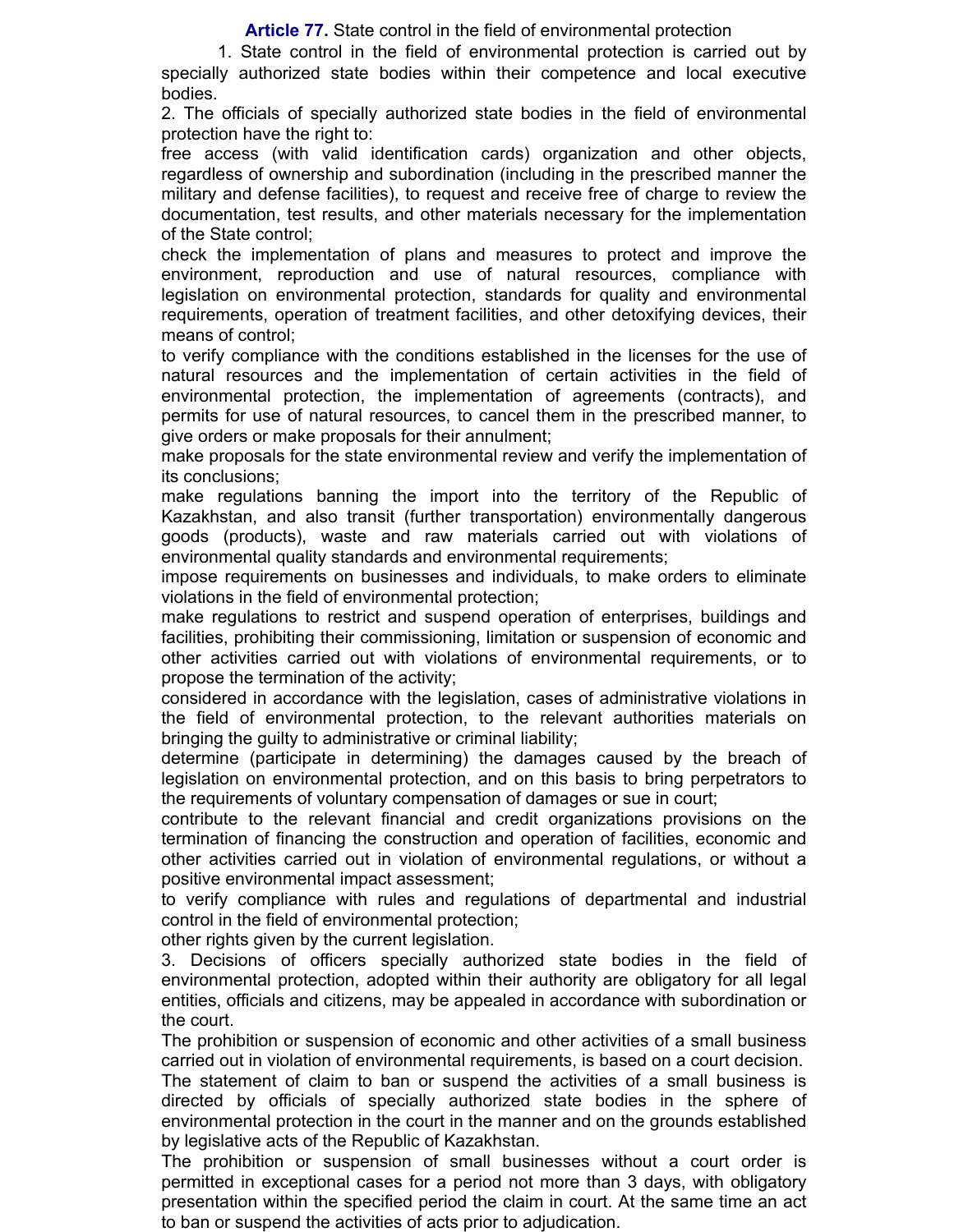**Article 78.** The departmental and production control in the field of environmental protection

Departmental and production control is carried out on the basis of regulations approved by central executive bodies or entities in agreement with the specially authorized state bodies in the field of environmental protection.

**Article 79.** Public control in the field of environmental protection

Public control is carried out by public associations on their own initiative, contracts with users of natural resources and specially authorized state bodies in the field of environmental protection.

The procedure of public control is determined by public associations in accordance with their charters.

 **Article 80.** Measures to protect persons exercising control in the area of environmental protection

Persons carrying out the state control in the field of environmental protection, are subject to compulsory insurance, are entitled to compensation in accordance with established procedure in the case of death or injury.

 In the cases provided by law persons exercising control in the area of environmental protection, are entitled to the possession, carrying and use of special means and firearms.

# **Chapter XVII. Environmental audit**

#### **Article 81.** Environmental Audit

Environmental Audit - an independent audit of economic and other activities of organizations and individuals for the purpose of compliance with the rules and regulations of environmental protection, environmental requirements, including the accuracy of reporting on the use and reproduction of natural resources.

#### **Article 82.** Environmental audit activities

Environmental audit carried out by independent parties (environmental auditors) and audit firms on the basis of the contract with the customer. In the cases provided by law an environmental audit is required.

By carrying out an environmental audit may be held by foreign auditors and audit firms.

Environmental auditing activities are subject to state licensing and environmental auditor may be a natural or legal person, a certified qualification commission and received a certificate of qualification (license) for the right to conduct audit activity on the territory of the Republic of Kazakhstan.

#### **Article 83.** The procedure of environmental audit

The procedure and conditions of environmental auditing activities, certification of auditors, environmental audit, rights and duties, responsibilities of environmental auditors and audit firms are established by law.

### **Chapter XVIII. DISPUTE RESOLUTION IN THE FIELD OF ENVIRONMENT AND RESPONSIBILITY FOR VIOLATION OF THE LAW ON THE PROTECTION OF THE ENVIRONMENT**

 **Article 84.** Resolution of disputes in the field of environmental protection Disputes in the field of environmental protection shall be settled by the courts or in the manner prescribed by the legislation of the Republic of Kazakhstan.

 **Article 85.** Responsibility for violation of legislation on protection of the environment

Natural and legal persons guilty of violation of legislation on protection of the environment shall be liable in accordance with the laws of the Republic of